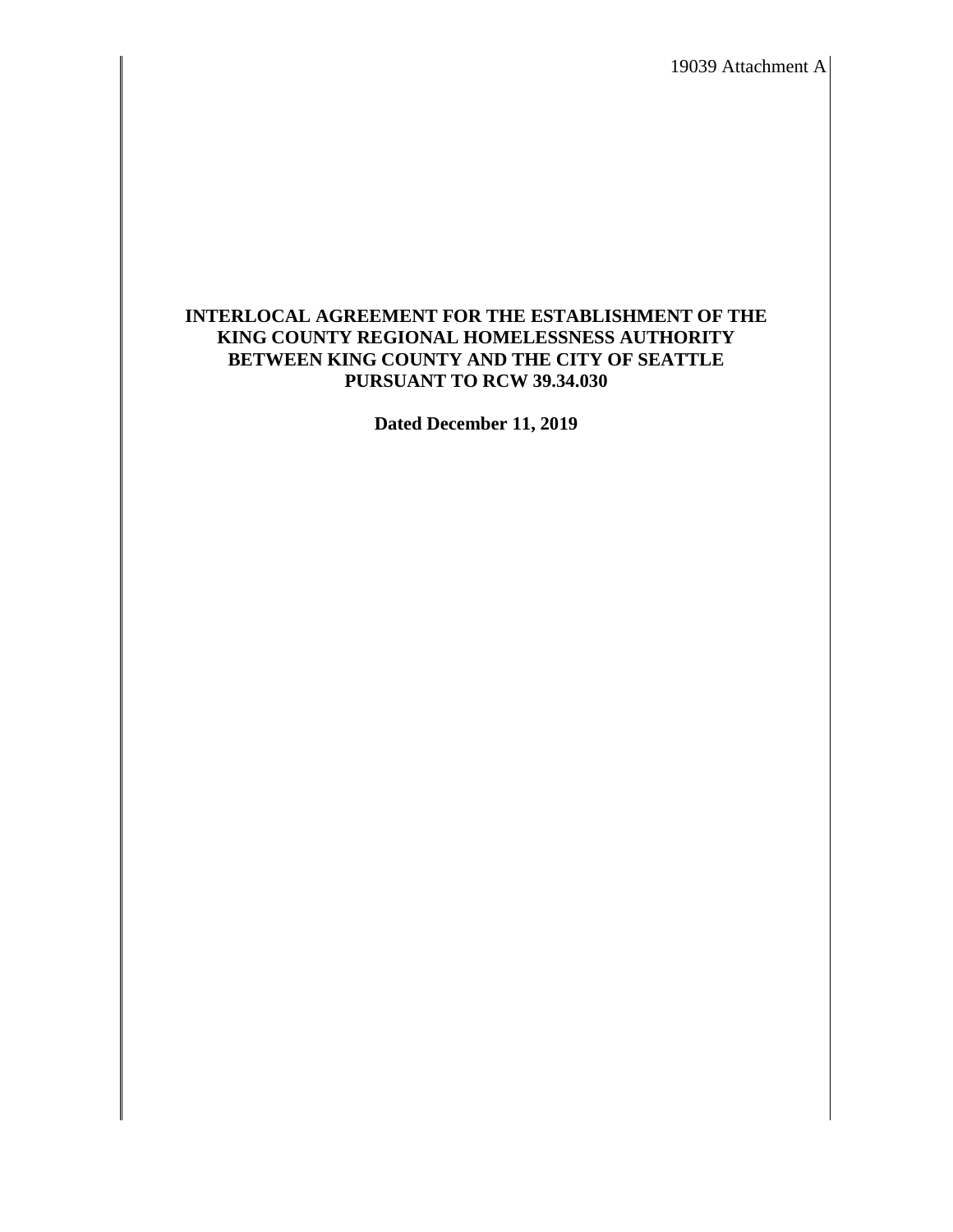# **TABLE OF CONTENTS**

| <b>ARTICLE I</b>    |                                                                                                                                                            |
|---------------------|------------------------------------------------------------------------------------------------------------------------------------------------------------|
| <b>ARTICLE II</b>   | AUTHORITY FOR KING COUNTY REGIONAL                                                                                                                         |
|                     | Section 1. King County Regional Homelessness Authority  4                                                                                                  |
| <b>ARTICLE III</b>  |                                                                                                                                                            |
|                     | Section 1.<br>Section 2.<br>Section 3.                                                                                                                     |
| <b>ARTICLE IV</b>   | PURPOSE, MISSION, AND GUIDING PRINCIPLES OF                                                                                                                |
|                     | Section 1.<br>Section 2.<br>Section 3.<br>Section 4.                                                                                                       |
| <b>ARTICLE V</b>    |                                                                                                                                                            |
|                     |                                                                                                                                                            |
| <b>ARTICLE VI</b>   |                                                                                                                                                            |
|                     | Section 2.<br>Section 3.                                                                                                                                   |
| <b>ARTICLE VII</b>  |                                                                                                                                                            |
|                     | Section 1.<br>Information Required for Oversight of the Authority 14<br>Section 2.<br>Subscribing Agency Service Contracts for the Provision<br>Section 3. |
| <b>ARTICLE VIII</b> |                                                                                                                                                            |
|                     | Section 1.<br>Section 2.<br>Section 3.<br>Section 4.                                                                                                       |

Interlocal Agreement Table of Contents - i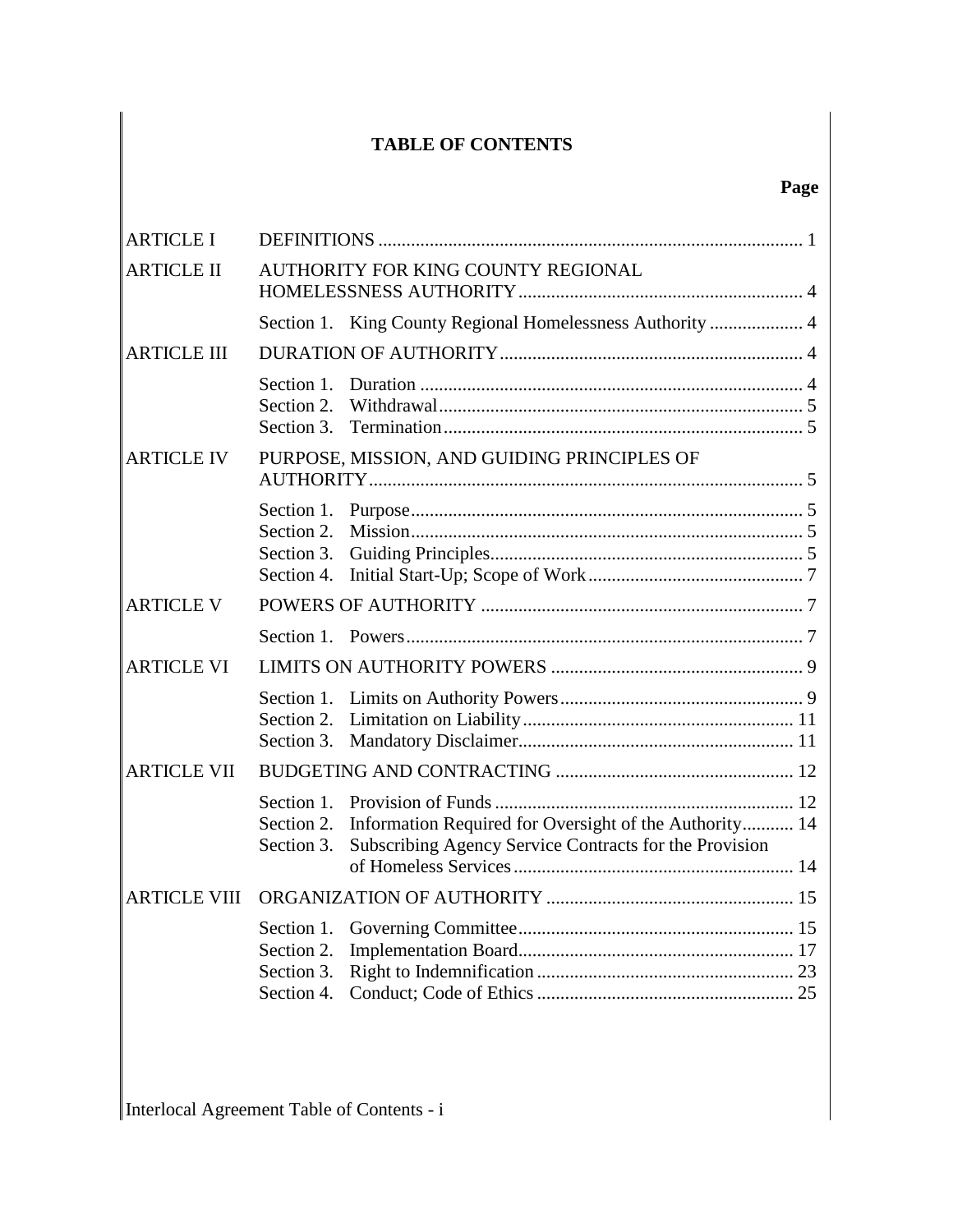| <b>ARTICLE IX</b> |                                                         |  |
|-------------------|---------------------------------------------------------|--|
|                   | Section 1.<br>Section 2.                                |  |
|                   | Section 3.                                              |  |
|                   | Section 4.                                              |  |
|                   | Section 5.                                              |  |
|                   | Section 6.                                              |  |
| <b>ARTICLE X</b>  |                                                         |  |
|                   | Section 1.                                              |  |
|                   | Section 2.                                              |  |
|                   | Section 3.                                              |  |
|                   | Section 4.                                              |  |
|                   | Section 5.                                              |  |
|                   | Section 6.                                              |  |
|                   | Section 7.                                              |  |
|                   | Section 8.                                              |  |
|                   | Section 9.                                              |  |
|                   | Section 10. First Meeting of the Governing Committee 32 |  |
|                   |                                                         |  |
| <b>ARTICLE XI</b> |                                                         |  |
|                   | Section 1.                                              |  |
|                   | Section 2.                                              |  |
|                   | Section 3.                                              |  |
|                   | Section 4.                                              |  |
|                   | Section 5.                                              |  |
|                   | Section 6.                                              |  |
|                   | Section 7.                                              |  |
|                   | Section 8.                                              |  |
|                   | Section 9.                                              |  |
|                   |                                                         |  |
|                   |                                                         |  |
|                   |                                                         |  |
|                   |                                                         |  |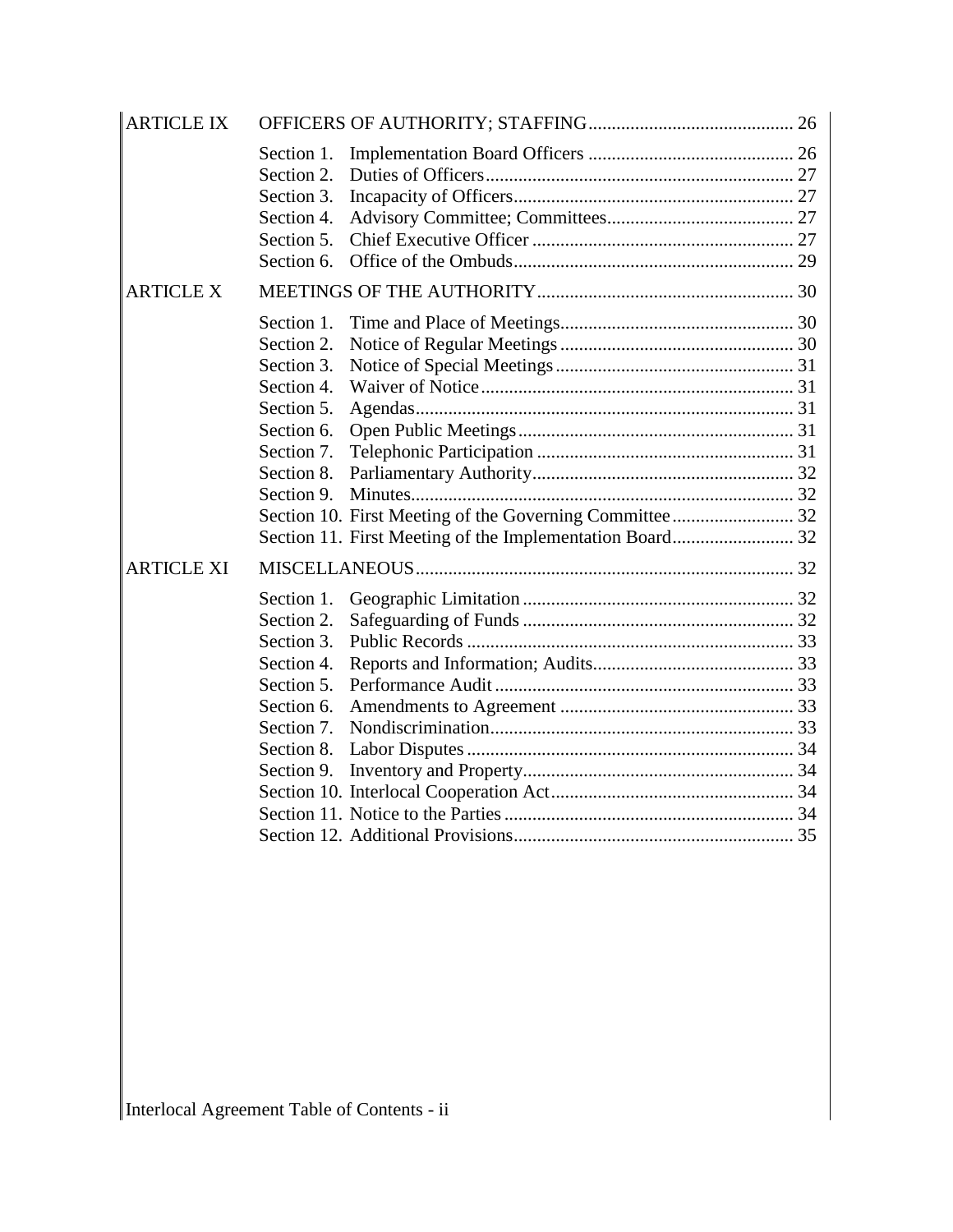### **INTERLOCAL AGREEMENT FOR THE ESTABLISHMENT OF THE KING COUNTY REGIONAL HOMELESSNESS AUTHORITY**

#### **RECITALS:**

WHEREAS, the federal and state government, King County (the "County") and jurisdictions across the County, including the City of Seattle ("Seattle"), currently fund programs to provide services to individuals and families experiencing homelessness, but homelessness and housing insecurity remain a chronic and serious problem; and

WHEREAS, the County and Seattle have entered into a Memorandum of Understanding dated May 3, 2018, proposing a partnership to more effectively and consistently coordinate their provision of such services; and

WHEREAS, cities and counties are authorized to enter into interlocal cooperation agreements in accordance with chapter 39.34 RCW (the "Interlocal Cooperation Act") to jointly provide services; and

WHEREAS, Seattle and the County have determined that a joint and cooperative undertaking to coordinate services within an equitable operational framework centering on people with lived experience of homelessness will enable and facilitate joint planning, program funding and establishing standards for and accountability of programs, and thereby improving the delivery of services and enhancing outcomes for those receiving such services; and

WHEREAS, Seattle and the County have committed to assessing the needs and specific recommendations for homelessness solutions through a Regional Action Plan; and

WHEREAS, people of color have been, and continue to be, overrepresented among those who struggle with homelessness and housing instability and, in order to successfully address homelessness, Seattle and the County seek to address the racial disparities among those experiencing it; and

WHEREAS, the Parties desire to enter into this Interlocal Agreement for the purpose of facilitating the formation, administration, and operation of an independent governmental agency (as further defined herein as the "Authority");

NOW THEREFORE, it is hereby agreed and covenanted among the undersigned as follows:

### **ARTICLE I**

#### **DEFINITIONS**

As used herein the following capitalized terms shall have the following meanings. Terms not otherwise defined herein shall have their dictionary meaning.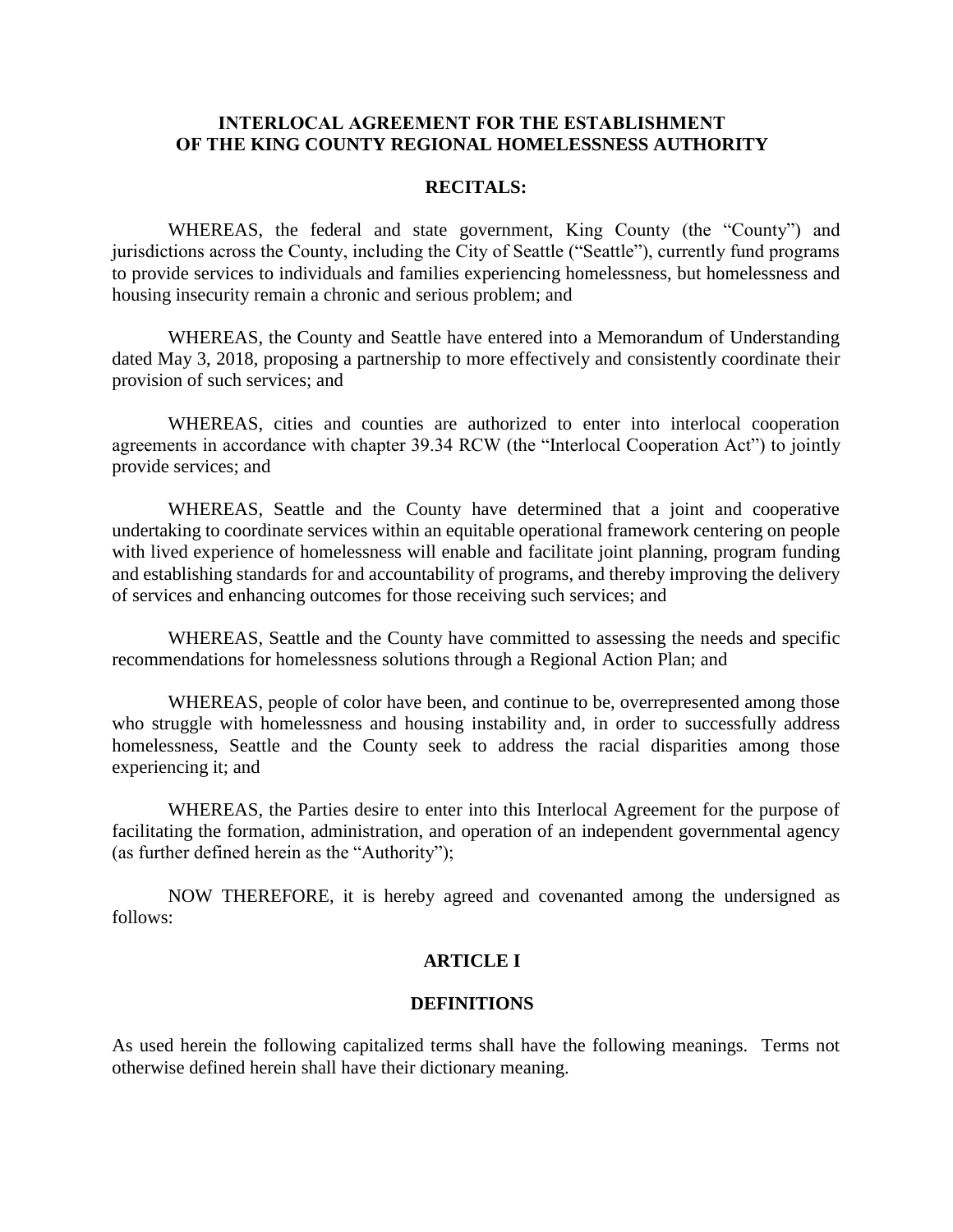"Advisory Committee" means the committee recognized by the Implementation Board serving as the Continuum of Care Board created by the Continuum of Care pursuant to 24 CFR Part 578 or its successor regulation to serve in an advisory capacity to the Implementation Board as set forth herein.

"Agreement" means this Interlocal Agreement for the Establishment of the King County Regional Homelessness Authority, as it may be amended from time to time.

"Authority" means the King County Regional Homelessness Authority formed by the Parties as a separate governmental administrative agency pursuant to RCW 39.34.030(3).

"Bylaws" mean the Bylaws of the Governing Committee and the Implementation Board, respectively, and as they may be amended from time to time.

"Chief Executive Officer" means the Chief Executive Officer or similar office recommended by the Implementation Board and confirmed by the Governing Committee as provided herein.

"Contract Holder" means an entity with which the Authority contracts to perform a Homeless Service or other work.

"County" means King County, a municipal corporation and a home rule charter county organized under the laws of the State of Washington.

"County Council" means the legislative authority of the County.

"County Executive" means the King County Executive.

"Customers" means individuals and families experiencing homelessness or who are at imminent risk of experiencing homelessness.

"Effective Date" means the date that this Agreement becomes effective between the County and Seattle, which shall be the date of the last signature of a Party.

"Five-Year Plan" means the five-year implementation plan developed by the Authority, endorsed by the Implementation Board and approved by the Governing Committee. The Five-Year Plan shall incorporate requirements of the Master Agreements from Parties, and requirements of the Funders, and may be informed by the Regional Action Plan, if any, to guide the Authority's operations. The Five-Year Plan shall incorporate principles of equity and social justice and shall identify strategies to reduce homelessness in at least the following populations: youth and young adults, families, veterans, single adults, seniors, and those experiencing acute behavioral health challenges.

"Funder" means a person or entity that provides Resources to the Authority to be used in the furtherance of the Authority's purposes and mission.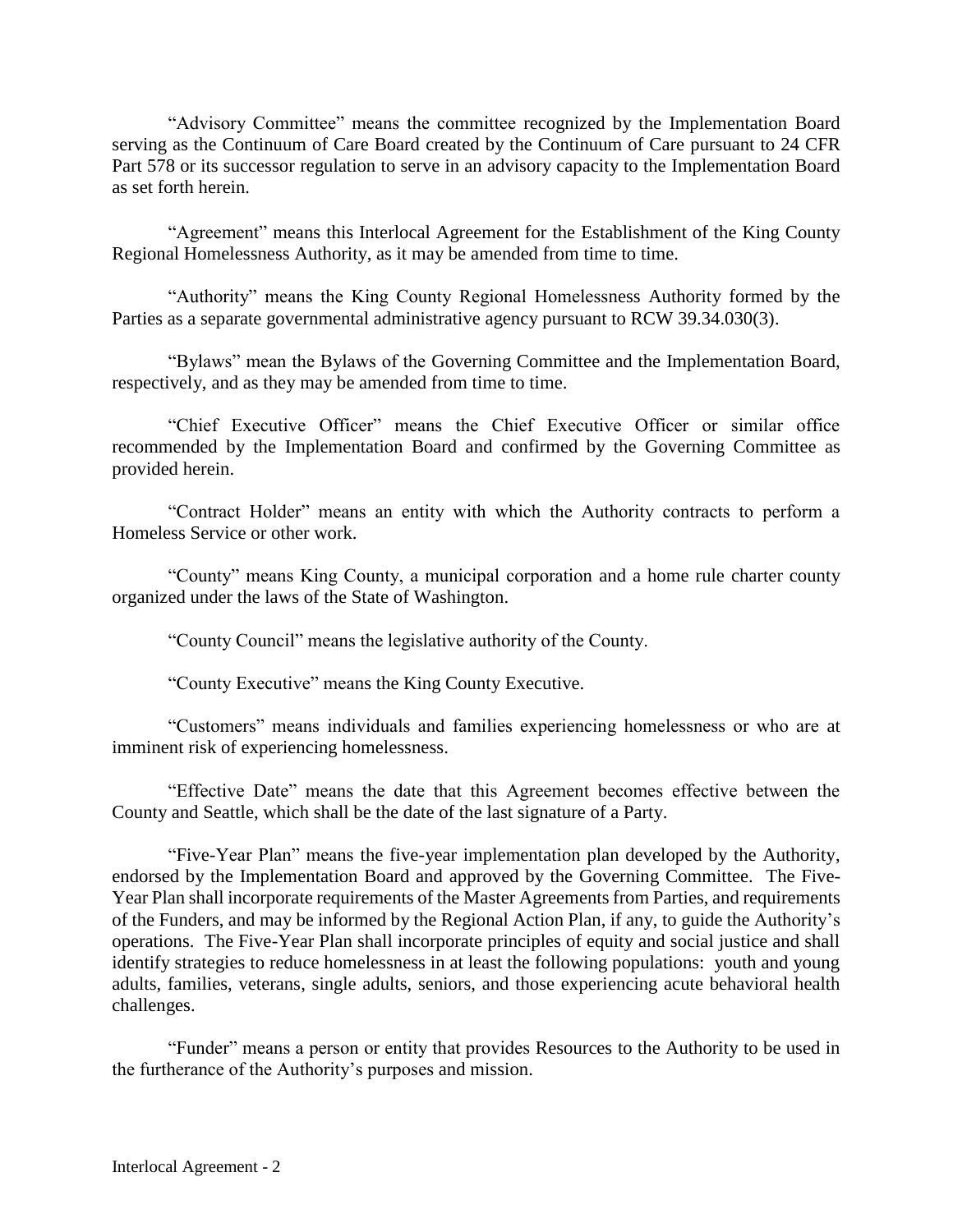"Goals, Policies, and Plans" means major strategic planning documents that guide the Authority's operations, including but not limited to the Five-Year Plan.

"Governing Committee" means the oversight committee established pursuant to this Agreement and that shall serve as the administrator for the Authority.

"Governing Committee Members" or "Members of the Governing Committee" shall mean members of the Governing Committee.

"Homeless Services" means shelter, day centers, hygiene facilities, housing, and related services to assist Customers.

"Homelessness Services Provider" means an entity that provides Homeless Services to Customers but not pursuant to a contract with the Authority.

"Implementation Board" means the body responsible for advising the Governing Committee, pursuant to this Interlocal Agreement.

"Implementation Board Members" or "Members of the Implementation Board" shall mean members of the Implementation Board.

"Interlocal Cooperation Act" means chapter 39.34 RCW as the same now exists or may hereafter be amended, or any successor act or acts.

"Lived Experience" means current or past experience of housing instability or homelessness, including individuals who have accessed or sought homeless services while fleeing domestic violence and other unsafe situations.

"Marginalized Demographic Populations" means groups or communities affected by structural racism, ableism, homophobia, transphobia, misogyny or other sources of inequities and disproportionately experiencing or at imminent risk of experiencing homelessness.

"Master Agreement" means the contract between the Authority and a Party that memorializes the services the Authority will provide in exchange for the Party's funding of the Authority or other consideration.

"Party" or "Party to this Agreement" means the County and Seattle. "Parties" means more than one Party.

"RCW" means the Revised Code of Washington.

"Resources" means those monies, employee time and facility space provided by an entity, either through contract or donation to support the operation of the Authority or the operation of Homeless Services.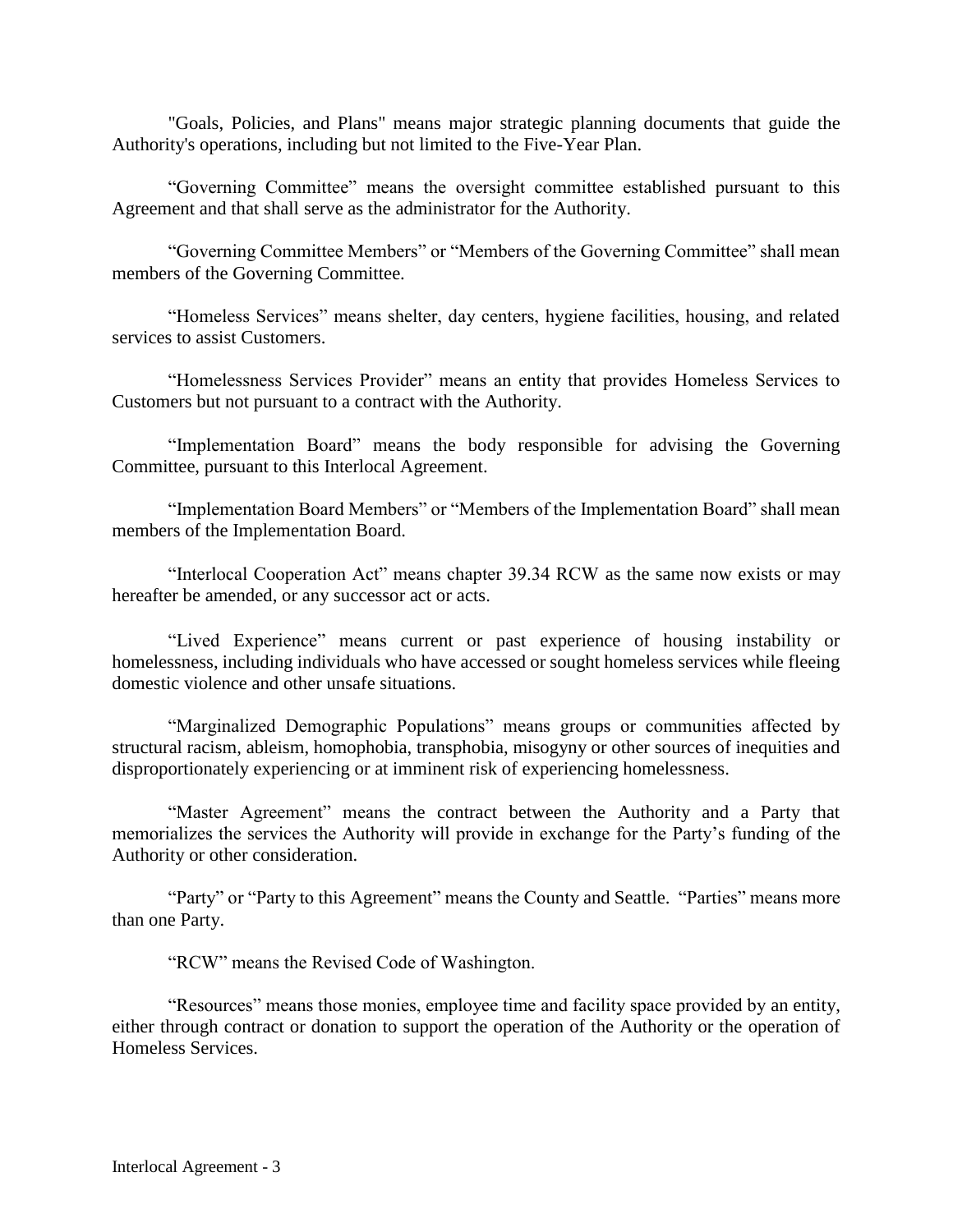"Regional Action Plan" or "RAP" means the plan created by the community to identify regional resource needs and guide decision-making goals to end homelessness. The initial RAP was prepared in 2020 through community discussions led by the Corporation for Supportive Housing. The RAP is intended to guide decision-making for the region, and not just be a plan that may inform the work of the Authority, and is necessarily much broader in scope than the Authority's Five-Year Plan.

"SCA" means the Sound Cities Association or successor interest.

"Seattle" means the City of Seattle, a municipal corporation and first-class home rule city organized under the laws of the State of Washington.

"Seattle City Council" means the legislative authority of the Seattle.

"Seattle Mayor" means the Mayor of Seattle.

"State" means the State of Washington.

"Sub-Regional Planning Activity" means efforts to analyze and articulate local needs, priorities and solutions to address homelessness across the different areas of the County, inclusive of Seattle and north, east, south, and rural King County.

"Subscribing Agencies" means governmental entities, including but not limited to the State, counties other than King County, cities other than Seattle and housing authorities that contract, pursuant to the terms of this Agreement, with the Authority for the Authority's services.

# **ARTICLE II**

# **AUTHORITY FOR KING COUNTY REGIONAL HOMELESSNESS AUTHORITY**

#### **Section 1. King County Regional Homelessness Authority.**

In accordance with RCW 39.34.030, this Agreement is entered into by and between Seattle and the County to establish a separate governmental administrative agency to accomplish the purpose and mission set forth herein and as this Agreement may be amended from time to time. The name of such separate governmental administrative agency shall be the "King County Regional Homelessness Authority" (the "Authority").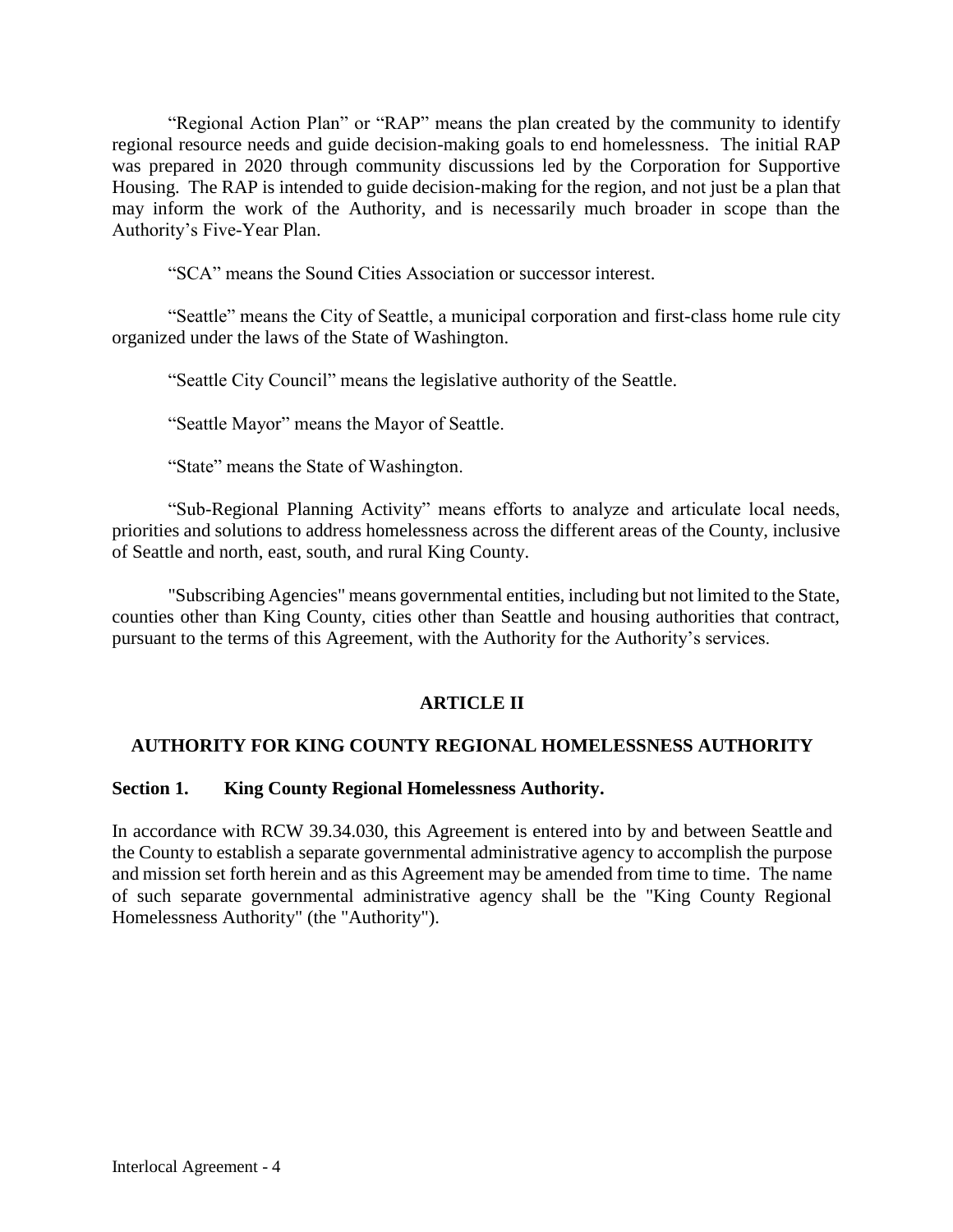# **ARTICLE III**

### **DURATION OF AUTHORITY**

**Section 1. Duration.** Except as provided in Section 3 of this Article III, the initial duration of this Agreement shall be five (5) years from its Effective Date, with an automatic renewal starting in the sixth year for an indefinite period or until terminated by the Parties.

**Section 2. Withdrawal.** No Party is permitted to unilaterally withdraw until this Agreement has been in force at least five (5) years from the Effective Date; provided however, the Parties may agree to terminate this Agreement within the initial five (5) year period.

**Section 3. Termination.** This Agreement may be terminated by written, mutual agreement of the Parties and only after the legislative authorities of the Parties have authorized the termination by motion or resolution; provided however, the effective date of the termination shall be not less than one (1) year from the later date that the County's motion and Seattle's resolution has been delivered to the Authority. The Parties shall jointly undertake with the dissolution of the Authority to protect the public interest and prevent impairment of obligation, or if authorized by law, authorize or initiate proceedings in the Superior Court for the appointment and supervision of a receiver for such purposes.

# **ARTICLE IV**

# **PURPOSE, MISSION AND GUIDING PRINCIPLES OF THE AUTHORITY**

**Section 1.** Purpose. The Authority is a regional, independent governmental agency under RCW 39.34.030, the purposes of which are:

**a**. Providing consolidated, aligned services for individuals and families who are experiencing homelessness or who are at imminent risk of experiencing homelessness in the jurisdictional boundaries of King County, as such services may be revised or expanded from time to time consistent with the Five-Year Plan or successor planning document and principles set forth in this Agreement;

**b.** Receiving revenues from the County, Seattle, Funders and other public and private sources for the purposes of the Authority, and applying such revenues as permitted by this Agreement; and

**c.** Providing such other services as determined to be necessary to implement this Agreement.

**Section 2.** Mission. The mission of the Authority is to significantly decrease the incidence of homelessness throughout King County, using equity and social justice principles.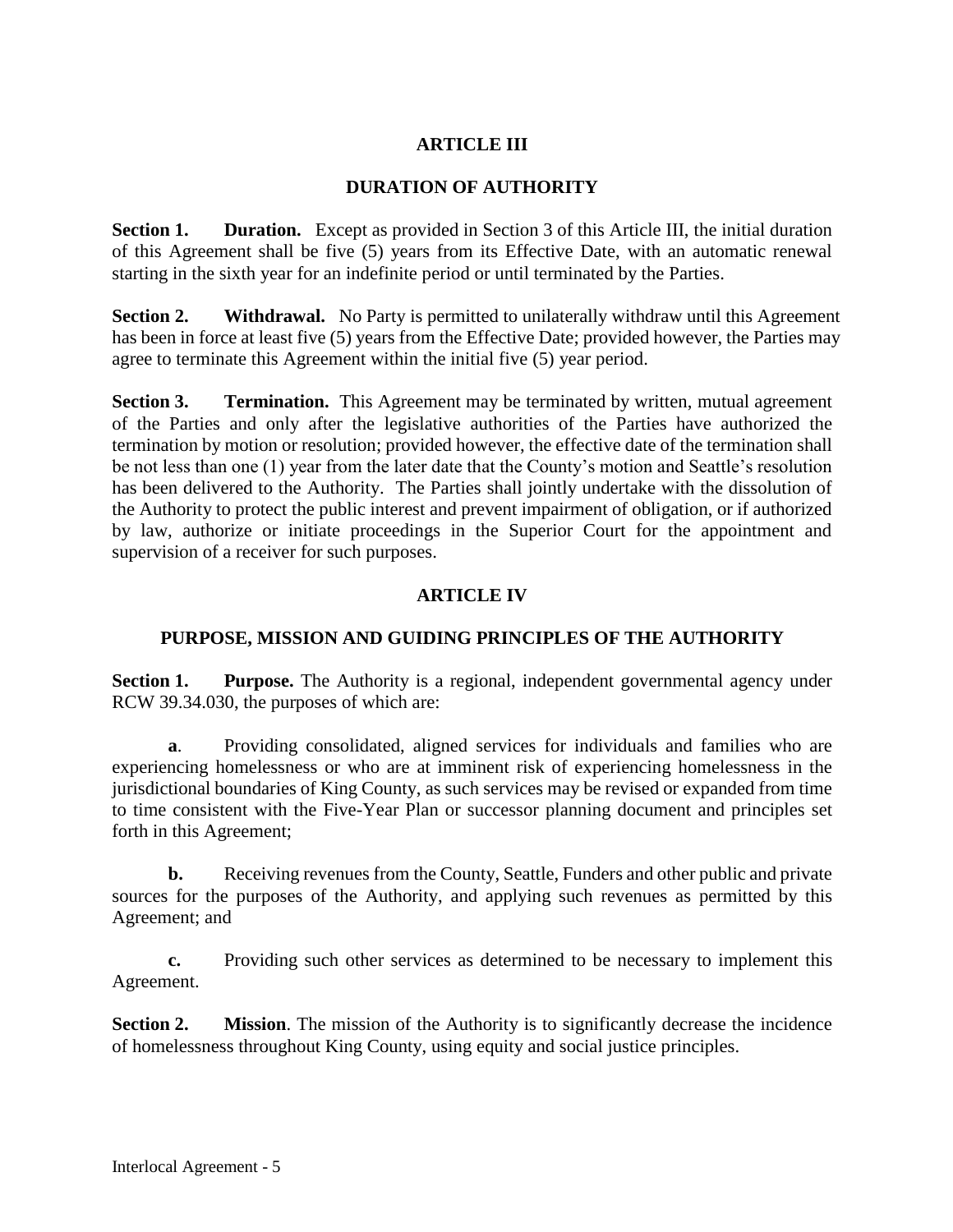**Section 3. Guiding Principles.** The parties hereto agree that the establishment of the Authority is necessary to consolidate homelessness response systems under one regional entity which acts according to the following principles as may be amended by the Governing Committee from time to time:

(i) The Authority shall establish ongoing procedures, policies and mechanisms to ensure accountability to its Customers, its contract agencies, its funders, and the public.

(ii) The Authority shall be accountable in its decision-making processes and strategic planning to its Customers' experiences and to persons with Lived Experience.

(iii) The Authority shall address racial-ethnic and other statistical disproportionalities amongst the population of people experiencing homelessness, including addressing racial-ethnic inequities in the development, delivery, and evaluation of services in the homeless service system. The Authority shall proactively seek to eliminate disproportionalities in the population experiencing homelessness and outcomes for people experiencing homelessness by directly addressing structural racism, ableism, homophobia, transphobia, misogyny and other sources of inequities.

(iv) The Authority shall establish clear protocols for decision making that are easily understood by community members, Customers, and other stakeholders. These protocols shall have a clear process for Customer and provider input.

(v) The Authority shall make data-driven decisions and develop policies and practices to incorporate best practices and quantitative and qualitative data in the development of policies, programs, and funding decisions. It shall collect and analyze a broad array of data reflecting the performance and impact of its funded programs. The Authority shall collect and analyze data that enables tailored approaches for communities disproportionately impacted by the experience of homelessness and different sub-regions within King County. The Authority shall establish community-informed indicators, performance measures, and outcomes that draw on both quantitative and qualitative data.

(vi) The Authority shall, where possible and as revenue and budgeting allows, implement and support contracting processes and provider staff pay structures that promote high quality services, service system professionalization, and reduction of undue provider staff turnover.

(vii) The Authority shall create long-term institutional alignment across systems to meet the needs of people at imminent risk of becoming homeless and those experiencing homelessness. The Authority shall adopt an evidence-based, housing first orientation and shall inform and support regional efforts to increase development of new  $0 - 30\%$  AMI housing and preserve existing affordable housing, with a priority for permanent supportive housing.

(viii) The Authority shall value distinctions in local context, needs and priorities through effective Sub-Regional Planning Activity. The Authority shall provide capacity to work with stakeholders from geographically diverse parts of the region to analyze, identify, and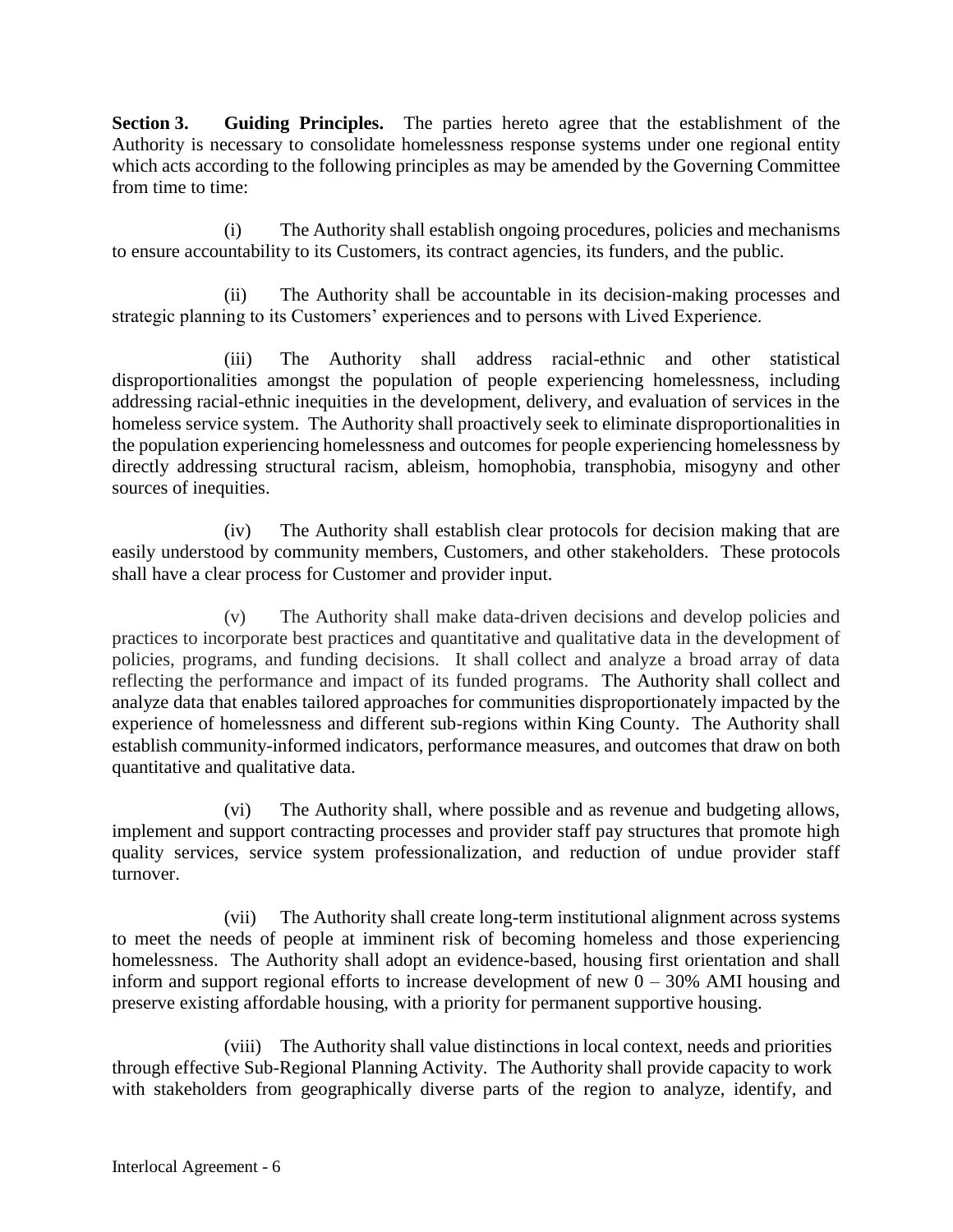implement priority services distinct to those sub-regions. Sub-regions shall be defined by the Authority, taking into consideration established sub-regional definitions including the spheres of influence for A Regional Coalition for Housing (ARCH) and the South King Housing and Homeless Partners (SKHHP) as well as any established County guidance.

# **Section 4. Initial Start-Up; Scope of Work**

In addition to carrying out the terms of this Agreement and complying with the terms of Master Agreements that provide funding to the Authority, the Authority will, among other things:

a. Develop, within six months of the first Implementation Board meeting, an initial work plan that describes an organizational structure, a plan for initial implementation of contracted Homeless Services on behalf of the County and Seattle under the terms of their respective Master Agreements, and a description of goals and activities that the Authority will undertake until approval of its first Five-Year Plan. Such work plan will be recommended by the Implementation Board and approved by the Governing Committee.

**b.** Within the first 18 months of operations, the Authority shall work with current and former Customers and other stakeholders to develop a Five-Year Plan. The Authority's Five-Year Plan may be informed by the Regional Action Plan. The Five-Year Plan shall be recommended by the Implementation Board, approved by the Governing Committee and periodically updated as provided herein. The Five-Year Plan shall:

(i) include a theory of change;

(ii) include specific, measurable actions, outcomes and goals, informed by the Regional Action Plan, that the Authority will take and track progress toward; and

(iii) provide for Sub-Regional Planning Activities to be developed with input from the Governing Committee, Advisory Committee and the Sound Cities Association.

**c**. Develop processes for procurement of services addressing homelessness.

**d**. Develop form contracts with Homelessness Service Providers with consistent terms, conditions and performance evaluation criteria.

**e**. Develop consistent standards for the comprehensive data collection, monitoring, and evaluation of systems and program performance.

**f**. Support continuous improvement of key system interventions (such as emergency services and homeless housing) and evaluate community impact, including community engagement, Customer engagement, and continuum of care compliance, and support an Office of the Ombuds.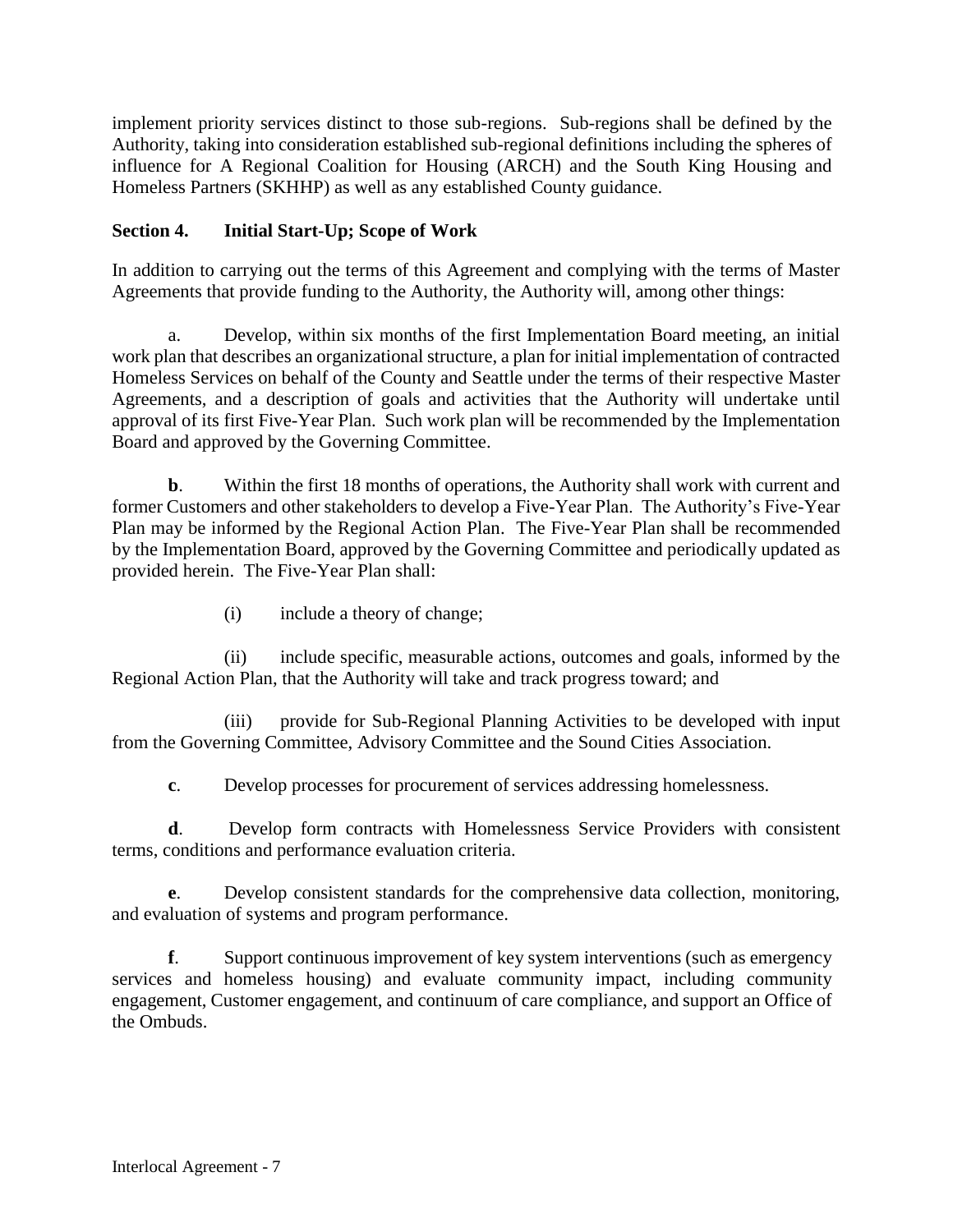# **ARTICLE V**

### **POWERS OF AUTHORITY**

**Section 1. Powers.** Except as otherwise limited by Washington State law, the Authority shall have all powers, privileges or authority that may be exercised or capable of exercise by both the County and Seattle necessary or convenient to effect the purposes for which the Authority is established and to perform authorized Authority functions, including without limitation the power to:

**a.** Own, lease, acquire, dispose of, exchange and sell real and personal property;

**b.** Contract for any Authority purpose with individuals, associations and corporations, municipal corporations, the County, Seattle, any city other than Seattle, any Additional Party, any agency of the State or its political subdivisions, and the State, any Indian Tribe, and the United States or any agency or department thereof;

- **c.** Provide for, carry out, and implement the provisions of this Agreement;
- **d.** Sue and be sued in its name;
- **e.** Lend its monies, property, credit or services, or borrow money;
- **f.** Do anything a natural person may do;

**g.** Perform and undertake all manner and type of community services and activities in furtherance of the carrying out of the purposes or objectives of any program or project heretofore or hereafter funded in whole or in part with funds received from the United States, state, county, or other political entity, or any agency or department thereof, or any other program or project, whether or not funded with such funds, which the Authority is authorized to undertake by Federal or Washington State law, County or Seattle ordinance, County motion or Seattle resolution, by agreement with the County, Seattle, or as may otherwise be authorized by the County or Seattle;

**h.** Transfer any funds, real or personal property, property interests, or services, with or without consideration;

**i.** Receive and administer governmental or private property, funds, goods, or services for any lawful public purpose;

**j.** Purchase, acquire, lease, exchange, mortgage, encumber, improve, use, manage, or otherwise transfer or grant security interests in real or personal property or any interests therein; grant or acquire options on real and personal property; and contract regarding the income or receipts from real property;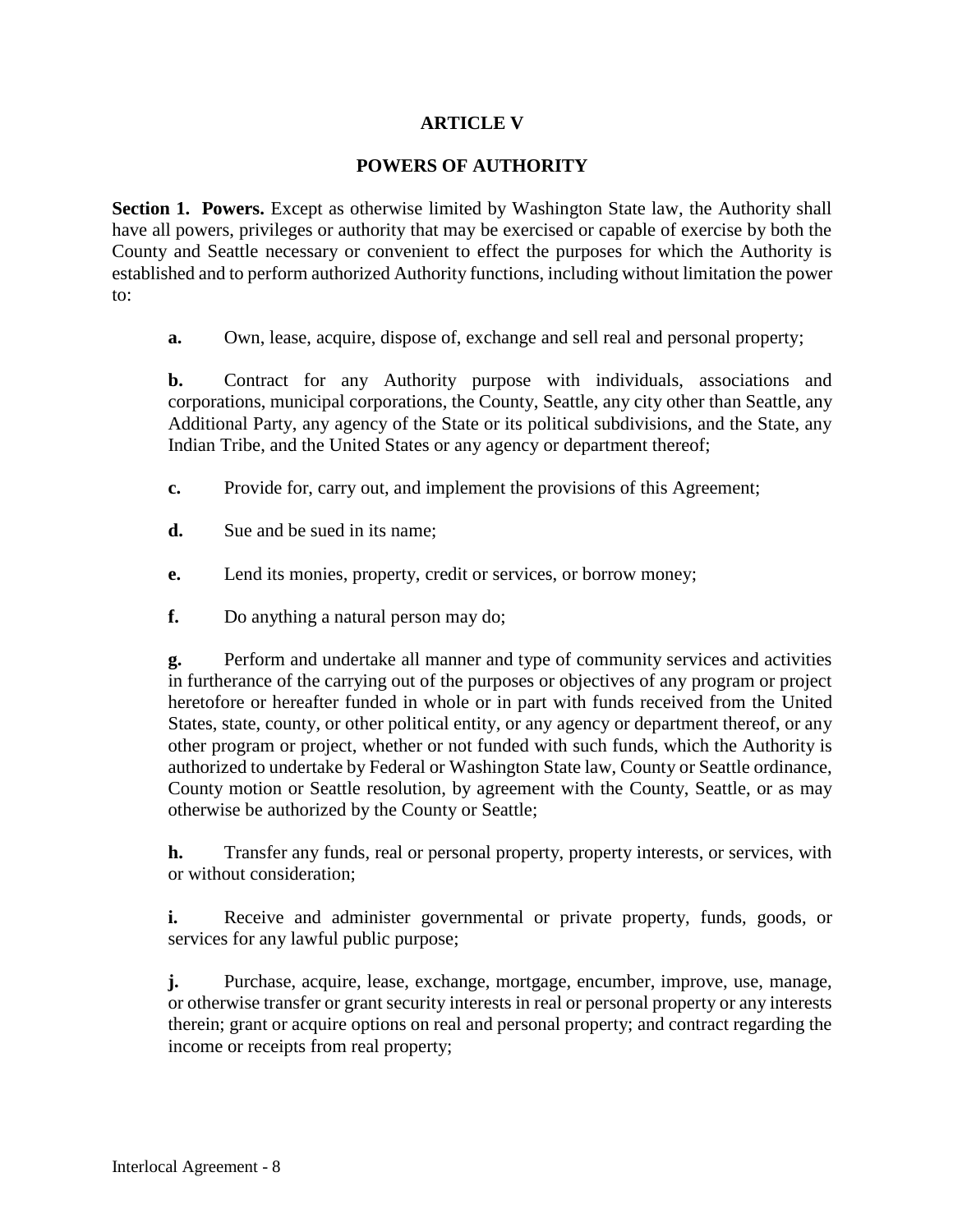**k.** Secure financial assistance, including funds from the United States, a state, or any political subdivision or agency of either for corporate projects and activities;

**l.** Contract for, lease, and accept transfers, gifts or loans of funds or property from the United States, a state, and any political subdivision or agency of either, including property acquired by any such governmental unit through the exercise of its power of eminent domain, and from corporations, associations, individuals or any other source, and to comply with the terms and conditions therefor;

**m.** Manage, on behalf of the United States, a state, and any political subdivision or agency of either, any property acquired by such entity through gift, purchase, construction, lease, assignment, default, or exercise of the power of eminent domain;

**n.** Initiate, carry out, and complete such capital improvements of benefit to the public consistent with this Agreement;

**o.** Recommend to the United States, a state, and any political subdivision or agency of any of them, such security measures as the Authority may deem appropriate to maximize the public interest in the County;

**p.** Provide advisory, consultative, training, educational, and community services or advice to individuals, associations, corporations, or governmental agencies, with or without charge;

**q.** Control the use and disposition of corporate property, assets, and credit;

**r.** Invest and reinvest its monies:

**s.** Fix and collect charges for services rendered or to be rendered, and establish the consideration for property transferred;

**t.** Maintain books and records as appropriate for the conduct of its affairs and make such books and records available as required by law and this Agreement;

**u.** Carry on its operations, and use its property as allowed by law and consistent with this Agreement; designate agents, and hire employees, prescribing their duties, qualifications, and compensation; and secure the services of consultants for professional services, technical assistance, or advice; and

**v.** Exercise and enjoy such additional powers as may be authorized by law, except as may be expressly limited by the terms of this Agreement.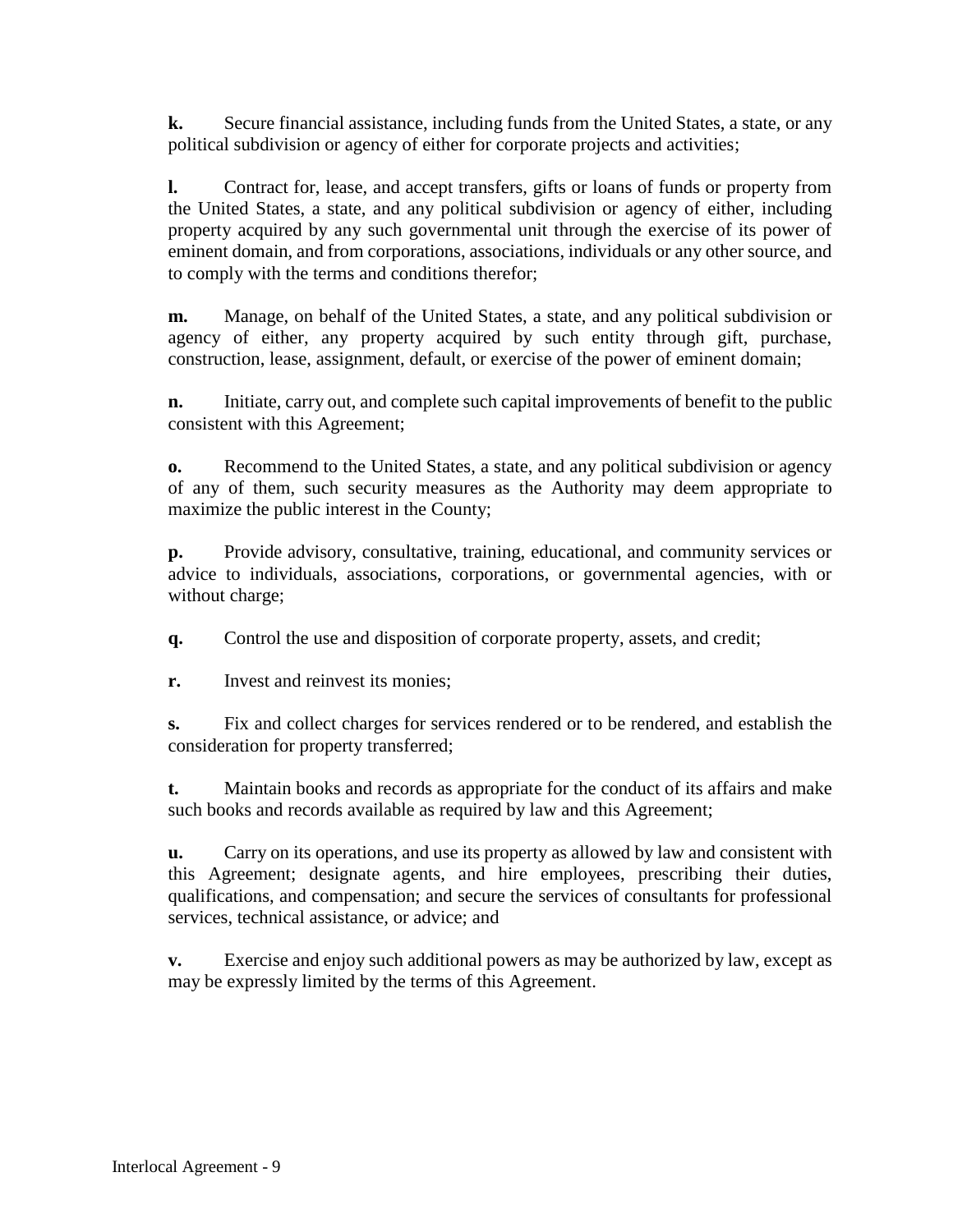### **ARTICLE VI**

### **LIMITS ON AUTHORITY POWERS**

**Section 1.** Limits on Authority Powers. The Authority in all activities and transactions shall be limited in the following respects:

**a.** The Authority shall have no power to issue debt or to levy taxes.

**b.** The Authority may not incur or create any liability that permits recourse by any contracting party or member of the public against any assets, services, Resources, or credit of the County or Seattle, unless otherwise explicitly agreed to in writing by such entity.

**c.** No funds, assets, or property of the Authority shall be used for any partisan political activity or to further the election or defeat of any candidate for public office; nor shall any funds or a substantial part of the activities of the Authority be used for publicity or educational purposes designed to support or defeat legislation pending before the Congress of the United States, or any state legislature or any governing body of any political entity; provided, however, that funds may be used for representatives and staff of the Authority to communicate with governmental entities and members of Congress of the United States or any state legislature or any governing body of any political entity concerning funding and other matters directly affecting the Authority, so long as such activities do not constitute a substantial part of the Authority's activities and unless such activities are specifically limited in this Agreement.

**d.** All revenues, assets, or credit of the Authority shall be applied toward or expended upon services, projects, and activities authorized by this Agreement. No part of the revenues, assets or credit of the Authority shall inure to the benefit of, or be distributable as such to, Implementation Board Members, Governing Committee Members, members of the Advisory Committee or other committees, officers or other private persons, except that the Authority is authorized and empowered to:

**(i)** Provide a per diem to Implementation Board Members and Governing Committee Members who have experienced homelessness. Reimburse Governing Committee Members, Implementation Board Members, members of the Advisory Committee or other committee, and employees and others performing services for the Authority for reasonable expenses actually incurred in performing their duties, and compensate employees and others performing services for the Authority a reasonable amount for services rendered;

**(ii)** Assist Implementation Board Members, Governing Committee Members, members of the Advisory Committee or other committee, or employees as members of a general class of persons who receive services provided by or through the Authority as long as no special privileges or treatment accrues to such Implementation Board Members, Governing Committee Members, members of the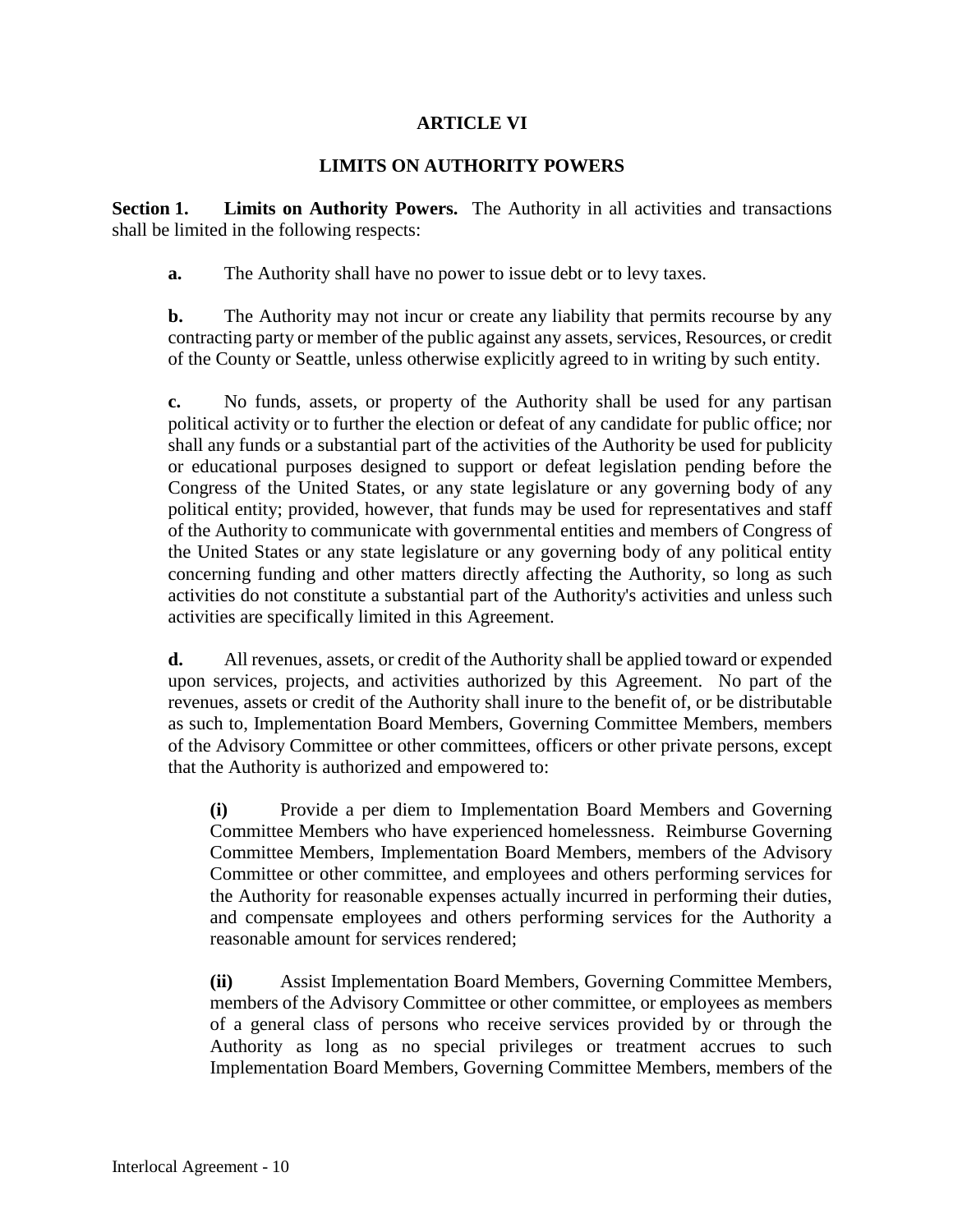Advisory Committee or other committee or employees by reason of their status or position in the Authority;

**(iii).** To the extent permitted by law, defend and indemnify any current or former Implementation Board Members, Governing Committee Members or employees as provided herein;

**(iv)** Purchase insurance to protect and hold personally harmless any current or former Implementation Board Members, Governing Committee Members or employee and their successors from any action, claim, or proceeding instituted against the foregoing individuals arising out of the performance, in good faith, of duties for, or employment with, the Authority and to hold these individuals harmless from any expenses connected with the defense, settlement, or monetary judgments from such actions, claims, or proceedings. The purchase of such insurance and its policy limits shall be discretionary with the Implementation Board Members, and such insurance shall not be considered to be compensation to the insured individuals. The powers conferred by this Section 1.d. of Article VI shall not be exclusive of any other powers conferred by law to purchase liability insurance; and

**(v)** Sell assets for a consideration greater than their reasonable market value or acquisition costs, charge more for services than the expense of providing them, or otherwise secure an increment in a transaction, or carry out any other transaction or activity, as long as such gain is not the object or purpose of the Authority's transactions or activities, and such gain shall be applied to providing Homeless Services, and as long as no Party is charged more than its total annual or biennial allocation as provided in this Agreement.

**e.** The Authority shall not issue shares of stock, pay dividends, make private distribution of assets, make loans to its Implementation Board Members, Governing Committee Members or employees or otherwise engage in business for private gain.

# **Section 2. Limitation on Liability.**

All debts, obligations and liabilities incurred by the Authority shall be satisfied exclusively from the assets and properties of the Authority and no creditor or other person shall have any right of action against the County, Seattle, Funders or any other public or private entity or agency on account of any debts, obligations, or liabilities of the Authority unless explicitly agreed to in writing by the County, Seattle, Funders or such entity or agency.

# **Section 3. Mandatory Disclaimer.**

The following disclaimer shall be posted in a prominent place where the public may readily see it in the Authority's principal and other offices. It shall also be printed or stamped on all contracts and other documents that may entail any debt or liability by the Authority. Failure to display, print or stamp the statement required by this Section 3 of Article VI shall not be taken as creating any liability for any entity other than the Authority.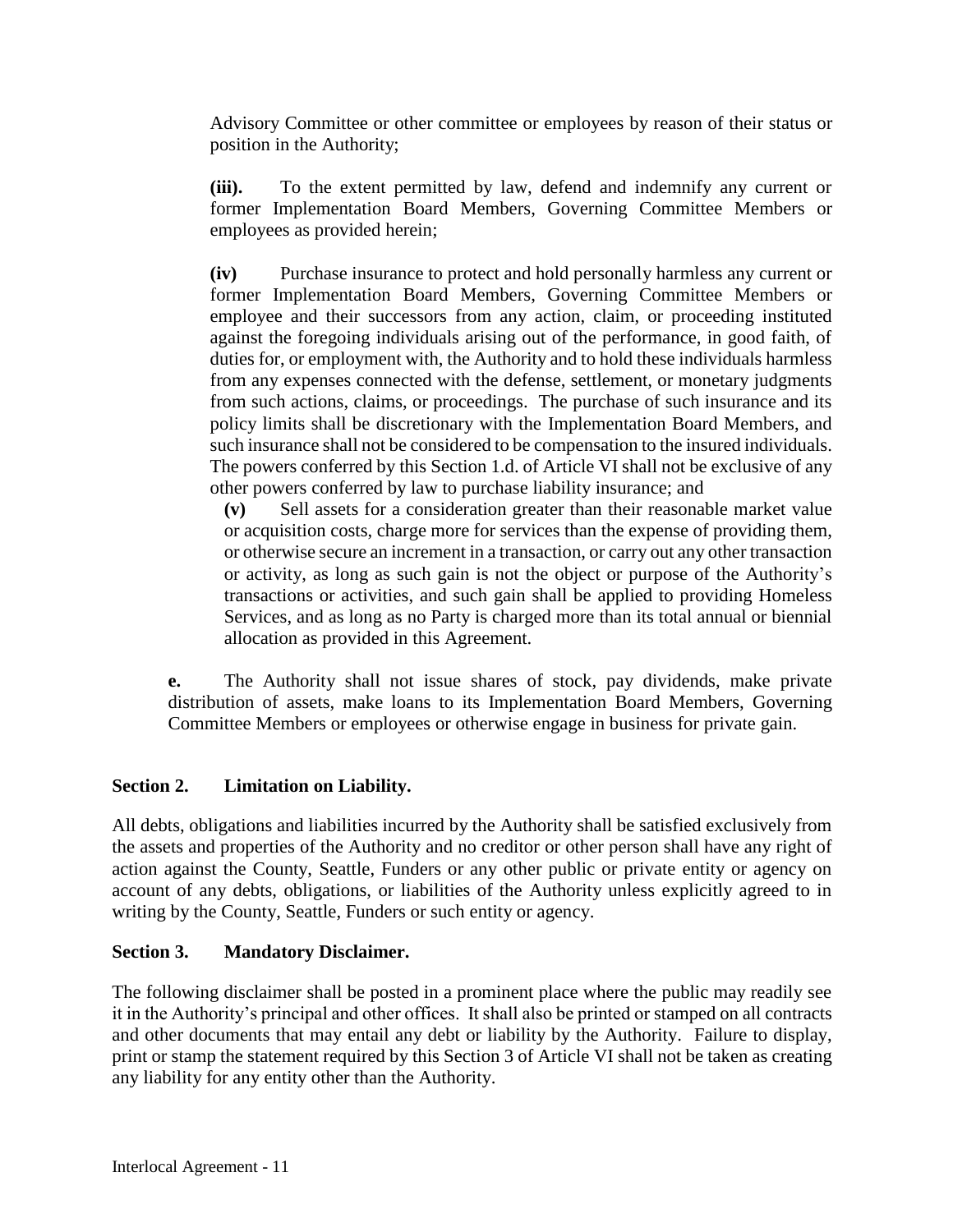The King County Regional Homelessness Authority (the "Authority") is an independent governmental agency created pursuant to an Interlocal Agreement between King County and the City of Seattle pursuant to RCW 39.34.030. All liabilities incurred by the Authority shall be satisfied exclusively from the assets and properties of the Authority and no creditor or other person shall have any right of action against King County, the City of Seattle, or any other public or private entity or agency on account of any debts, obligations, or liabilities of the Authority unless explicitly agreed to in writing by such entity or agency.

### **ARTICLE VII BUDGETING AND CONTRACTING**

#### **Section 1. Provision of Funds.**

(a) The Authority shall annually submit a proposed budget request to each of the Parties, consistent with the budget approved by the Governing Committee. Requests shall be made by the Authority to the Parties at the time and in the form as determined to be necessary to comply with the fiscal and budget cycles of the individual Party and that is consistent with the Resources provided by the Parties. Each Party shall review the proposed budget request and strive to allocate monies to the Authority consistent with the budget request and overall Five-Year Plan or successor planning documents; provided, that the County's allocation shall be made biennially. The Authority's proposed budget request for the County for the second year of the biennium shall describe the reason for any requested adjustments to the County's budget appropriation for the biennium. Parties shall provide monies to the Authority subject to the terms of each Party's Master Agreement.

(b) It is Seattle's intent to provide the same funding to the Authority that it budgeted in 2019 for the Homeless Services contracts anticipated to be transferred to the Authority and related administrative expenses. In 2019 that amount is approximately \$73,000,000. In accordance with the foregoing, Seattle anticipates providing the following to the Authority, in all cases subject to annual budget appropriations:

1. Initial, start-up funding of no more than \$2,000,000 for calendar year 2020 (or a pro rata portion if the Authority commences operations later than January 1, 2020), the Authority's expected first year of operation. In the event that the Authority determines that a portion of the initial, start-up funding is necessary on an ongoing basis to fully fund the administrative costs of the Authority so as not to reduce the level of Homeless Services provided in 2020 and subsequent years, the Authority may request additional funding from Seattle in an amount that demonstrates a shared investment in ongoing administrative costs between King County and Seattle; and

2. Except as otherwise provided in Section 1(h) of this Article VII, program and administrative funding of no less than \$73,000,000 for 2020 (or a pro rata portion commensurate with the needs of the Authority if the Authority commences administration of Homeless Services contracts later than January 1, 2020) and for each of the following three years,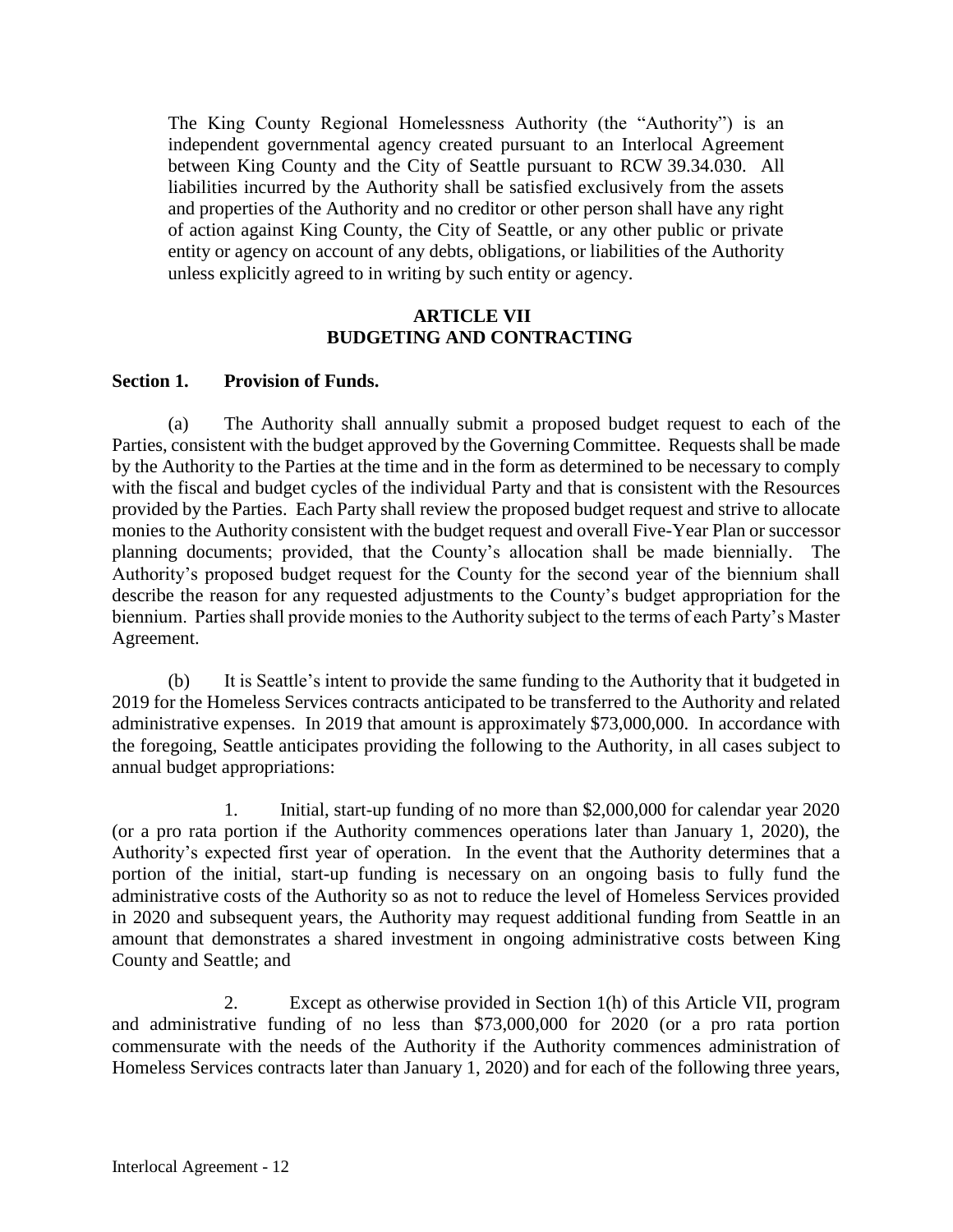and thereafter, funding as necessary for the Authority to acquire through contract Homeless Services and to fund the administrative costs of the Authority.

(c) It is the County's intent to provide the same funding to the Authority that it budgeted in 2019 for the Homeless Services contracts anticipated to be transferred to the Authority and related administrative expenses. In 2019 that amount is approximately \$55,000,000. In accordance with the foregoing, the County anticipates providing the following to the Authority, in all cases subject to budget appropriations:

1. Initial, start-up funding of no more than \$1,755,000 for calendar year 2020 (or a pro rata portion if the Authority commences operations later than January 1, 2020), the Authority's expected first year of operation. In the event that the Authority determines that a portion of the initial, start-up funding is necessary on an ongoing basis to fully fund the administrative costs of the Authority so as not to reduce the level of Homeless Services provided in 2020 and subsequent years, the Authority may request additional funding from King County in an amount that demonstrates a shared investment in ongoing administrative costs between King County and Seattle; and

2. Except as otherwise provided in Section 1(h) of this Article VII, program and administrative funding of no less than \$55,000,000 for 2020 (or a pro rata portion commensurate with the needs of the Authority if the Authority commences administration of Homeless Services contracts later than January 1, 2020) and for each of the following three years, and thereafter, funding as necessary for the Authority to acquire through contract Homeless Services and to fund the administrative costs of the Authority; provided, that such administrative funding shall include the cost of the space contributed by the County described in Section 1(d) of this Article VII.

(d) The County agrees to make facilities available to the Authority for Authority operations. The County's funding to the Authority in Section 1(c) of this Article VII shall include the value of County space contributed by the County to the Authority. The County's funding in Section 1(c) of this Article VII shall be reduced to the extent the County directly pays for programs and administration during a transition period. Seattle's funding in Section 1(b) of this Article VII shall be reduced to the extent Seattle directly pays for programs and administration during a transition period.

(e) The Parties will enter into separate Master Agreements with the Authority setting forth each Party's respective processes to provide Resources or other consideration to the Authority pursuant to the terms and conditions set forth herein and in the Party's Master Agreement with the Authority. The Parties will collaborate so that, to the extent possible, their Master Agreements have similar and consistent terms, conditions and requirements so as to reduce inefficiencies and avoid any conflicting requirements for the Authority. The terms of the Master Agreements shall be consistent with this Agreement; in the event of a conflict between a Master Agreement and this Agreement, the terms of this Agreement shall prevail.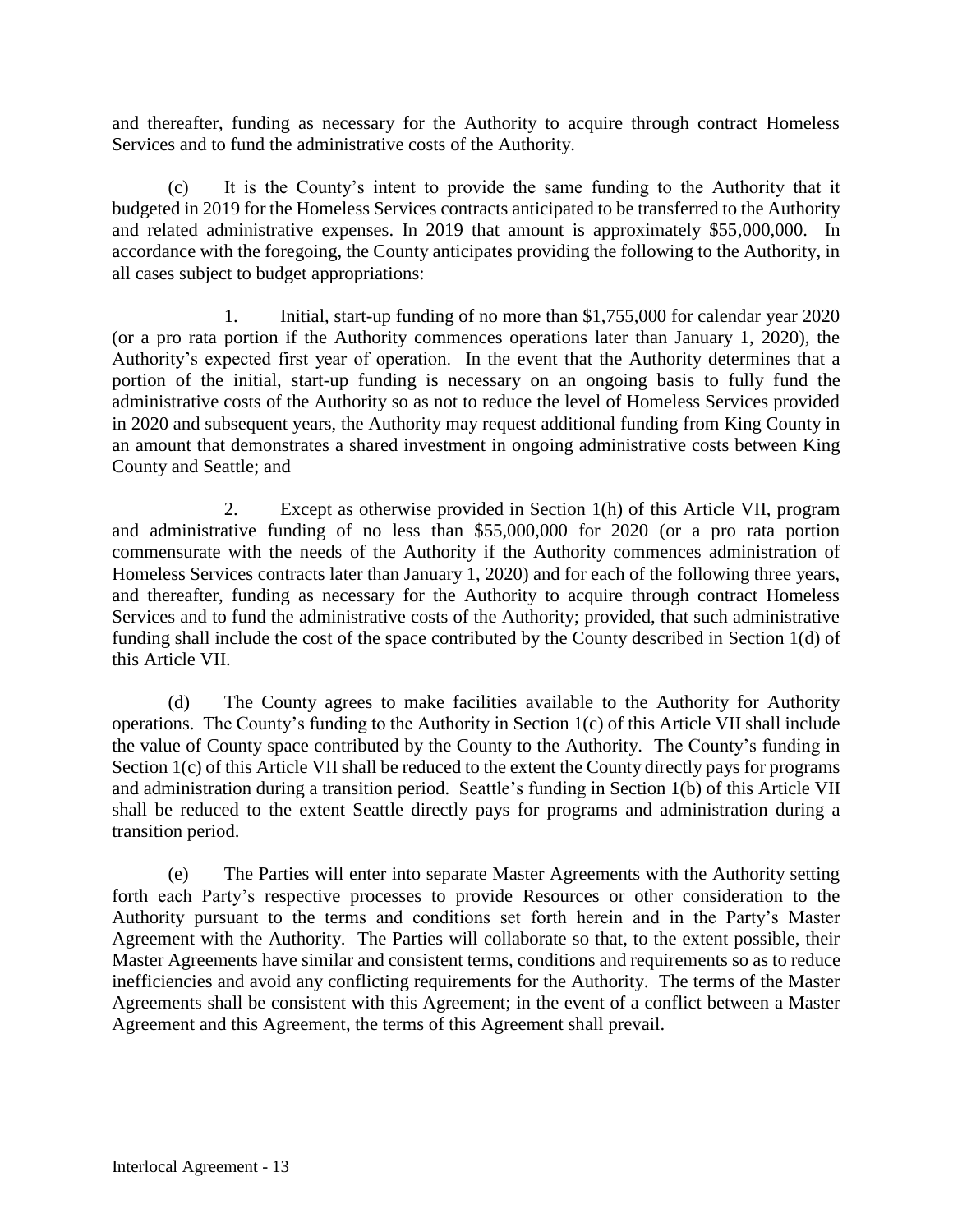(f) The Parties will use best efforts to coordinate the development of their respective Master Agreements to ensure consistency and that the Authority will be provided adequate Resources to optimize the provision of services with appropriate accountability.

(g) If the Authority applies for and receives monies which had, in prior years, been accredited to either Seattle or King County, then: (1) in future years, the amount of such monies shall be credited towards the allocations as defined in Section 1.b.2 and Section 1.c.2 of this Article VII, respectively, and (2) the Authority shall give first priority to providing services to those persons who were previously served by such monies.

(h) Seattle or the County may reduce their expected funding, set forth in Sections 1.b.2 and 1.c.2 of this Article VII respectively, commensurate with reductions or eliminations of funding available for homelessness programs or services, by providing written notice to the Authority and executing a unilateral amendment to the affected Party's Master Agreement.

(i) The Authority shall comply with all federal, State, Seattle and County statutory and legal requirements, as applicable, in respect to all grant funds contributed by each Party.

(j) The Authority shall be subject to annual audit by the State Auditor, and by Seattle and County at the option of each.

**Section 2. Information Required for Oversight of the Authority**. Each of the Master Agreements shall include provisions obligating the Authority to provide the following minimum information to each Party:

(a) An annual operating budget displaying the various sources and uses of Authority revenues, with expenditures aggregated and disaggregated based on source;

(b) Quarterly reporting on expenditures against budget, as well as full transparency into on-going spending provided by access to the Authority's financial systems;

(c) Standards and procedures for the awarding of contracts to service providers, including means to measure outcomes;

(d) Annual reports showing comparative outcomes by service providers and evaluations of contract performance;

(e) A Five-Year Plan for the funding of Homeless Services; and

(f) An annual performance update on the Five-Year Plan or successor planning document.

**Section 3. Subscribing Agency Service Contracts for the Provision of Homeless Services**. Nothing herein shall prohibit the Authority from entering into contracts with Subscribing Agencies ("Subscribing Agency Contracts") so long as (i) such contracts are subject to the availability of grant or other funding, (ii) upon request, copies of such contracts be provided to a Party, and (iii)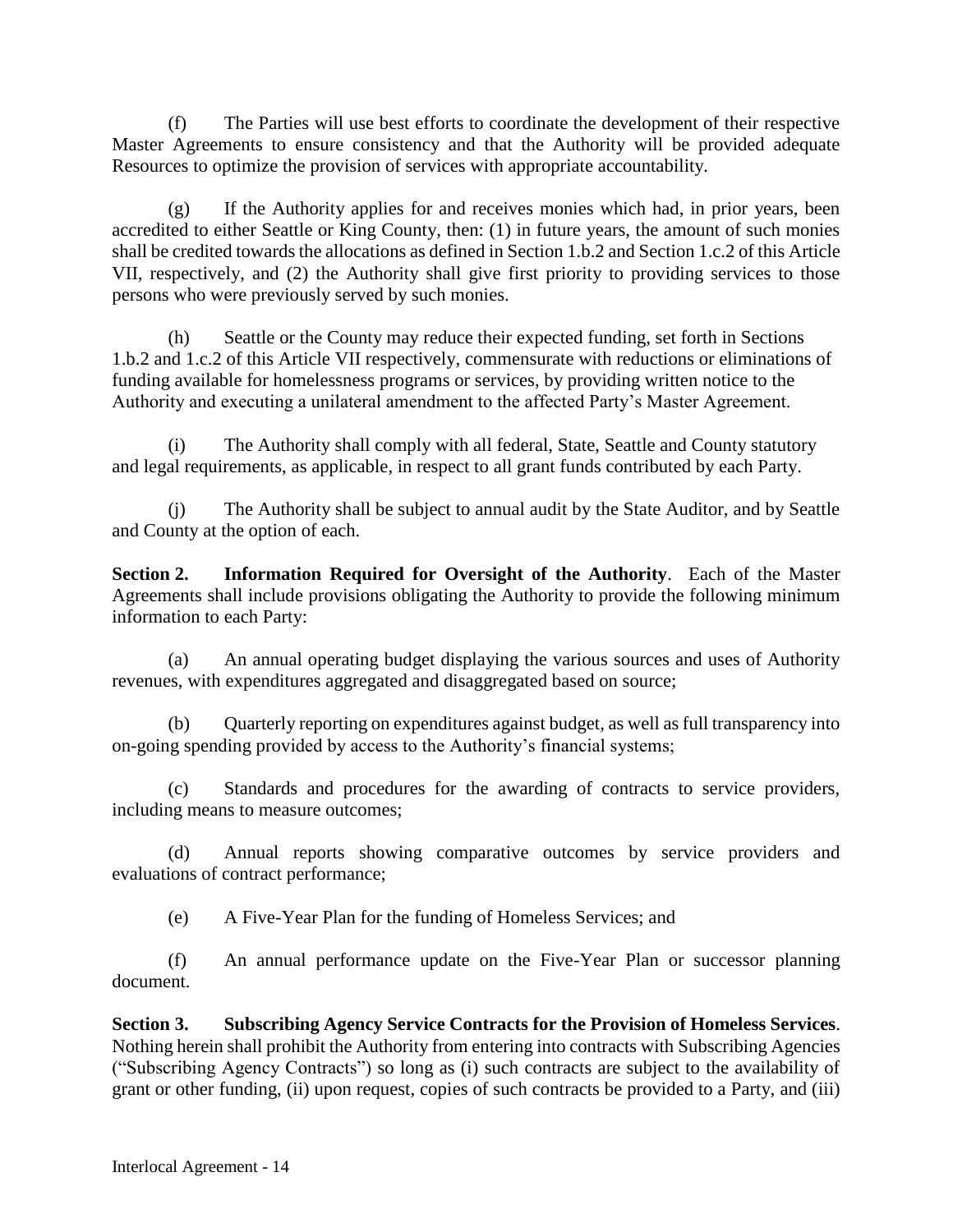such Subscribing Agency Contracts do not impair the obligations of the Authority to any Party or any other contractors. In consideration for the Authority providing such Homeless Services to a Subscribing Agency, that Subscribing Agency shall either provide Resources to the Authority or align the Subscribing Agency's provision of related services consistent with the Authority's budget, the Five-Year Plan or successor planning document, and the Authority's Goals, Policies, and Plans as approved by the Governing Committee. The Authority shall fund and provide services across the County regardless of whether a local jurisdiction is a Subscribing Agency to this Agreement.

### **ARTICLE VIII**

#### **ORGANIZATION OF AUTHORITY**

**Section 1. Governing Committee.** A Governing Committee, comprised of elected officials serving ex officio and individuals representing those with Lived Experience, shall be formed to act as the administrator for the Authority and for the purposes of performing the duties set out in this Agreement. In selecting Members to serve on the Governing Committee, the blocs referenced in Section 1.a. of this Article VIII shall strive to reflect the racial and ethnic makeup of King County residents overall to ensure the inclusion of members of racial and ethnic groups disproportionately experiencing homelessness.

**a. Governing Committee Composition.** The Governing Committee shall be composed of the following members:

(i) the County Executive and two (2) members of the King County Council. One (1) of the two (2) Councilmembers shall represent a district that is in whole or in part located in Seattle and one (1) shall represent a district outside of Seattle;

(ii) the Seattle Mayor and two (2) members of the Seattle City Council;

(iii) three (3) members shall be elected officials from cities or towns other than Seattle; and

(iv) three (3) members representing individuals with Lived Experience, which members shall be selected by the Advisory Committee, or, if the Advisory Committee has not yet been established, the Continuum of Care Board created pursuant to 24 CFR Part 578 or successor regulation, which shall consider recommendations from the Coalition of Lived Experience or other groups representing individuals with Lived Experience. The Advisory Committee shall prioritize appointing individuals with personal Lived Experience. At least one of the three (3) Members shall represent individuals with Lived Experience in areas outside Seattle.

After selecting its three Governing Committee Members, a bloc referenced above in this Section 1.a. of Article VIII shall notify the other blocs of the names and contact information for that bloc's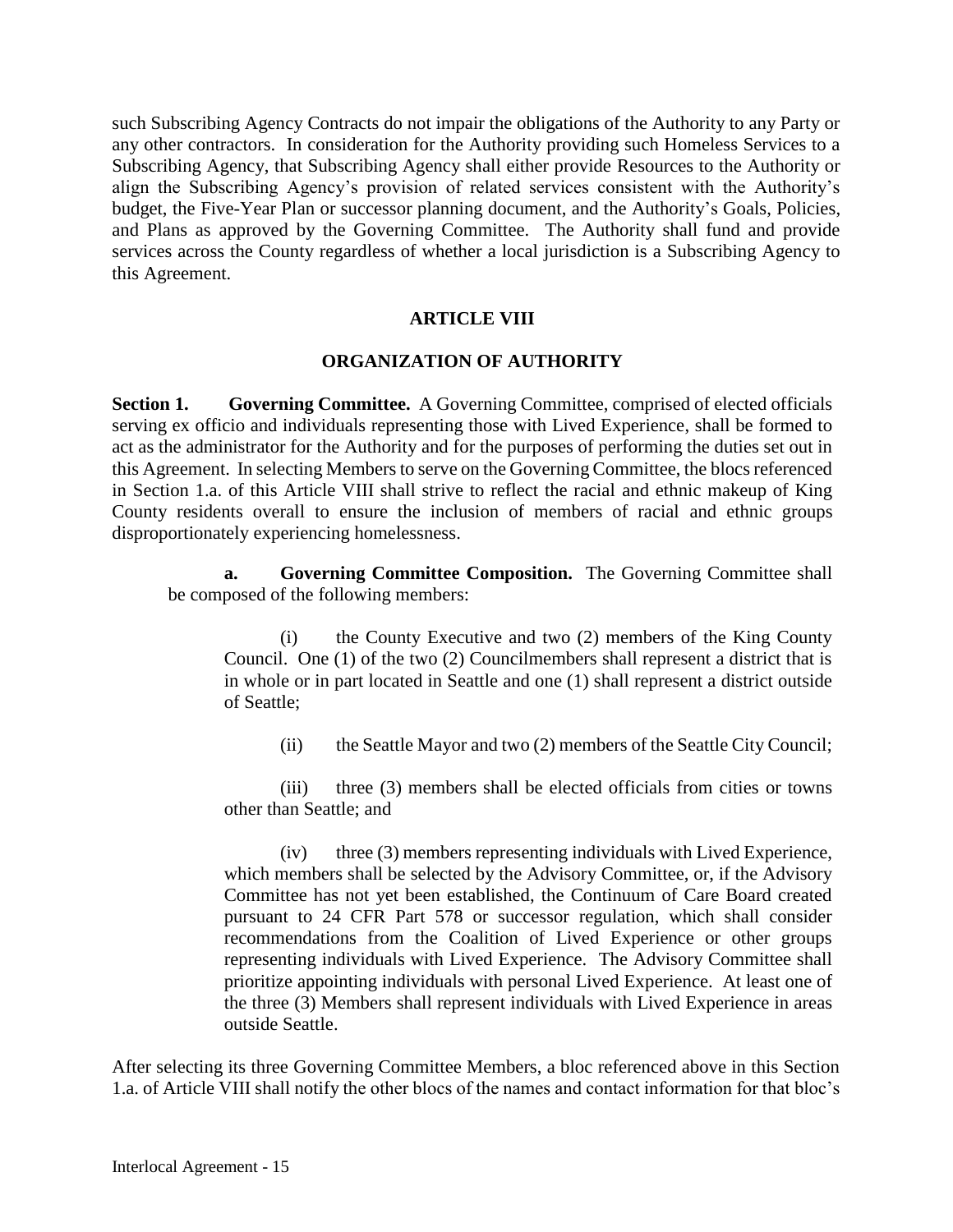selected Members. Notice to the County shall be sent to both the County Executive and the Chair of the County Council. Notice to Seattle shall be sent to both the Seattle Mayor and the president of the Seattle City Council. Notice to SCA shall be sent to the SCA Executive Director. Notice to the members representing individuals with Lived Experience shall be sent to the Advisory Committee or, if the Advisory Committee has not yet been established, the Continuum of Care Board created pursuant to 24 CFR Part 578 or successor regulation. It is the intent of the Parties that selection of members for each bloc referenced above in this Section 1.a. of Article VIII shall occur expeditiously so that the first meeting of the Governing Committee may occur within ninety (90) days of the Effective Date.

**b. Actions Requiring Approval by Resolution and Voting**. A general or particular authorization and concurrence of the Governing Committee by resolution shall be necessary for any of the following transactions and as provided in Section 1.b.(i) and Section 1.b.(iii) of this Article VIII.

Each individual Governing Committee Member shall be a voting member and shall have one vote. A Governing Committee Member may not split his or her vote on an issue. No voting by proxies or mail-in ballot is allowed. Voting by a designated alternate pursuant to the terms of the Bylaws or policies of the Authority is not considered a vote by proxy.

(i) The following actions of the Governing Committee shall require an affirmative vote of a majority of Governing Committee Members present, provided quorum requirements in Section 1.d. of this Article VIII are met:

(1) Remove Implementation Board Members for cause as provided in this Agreement;

(2) Recommend to the County Council and Seattle City Council amendments to this Agreement;

(3) Adopt and amend Bylaws of the Governing Committee;

(4) Confirm Implementation Board Members in accordance with Section 2 of this Article VIII;

(5) Approve for implementation the recommendations of the staffing plan and organization structure described at Section 5.a of Article IX;

(6) Approve performance metrics; and

(7) Change the name of the Authority.

(ii) The following actions shall require an affirmative vote of a twothirds majority of Governing Committee Members present, provided quorum requirements in Section 1.d. of this Article VIII are met: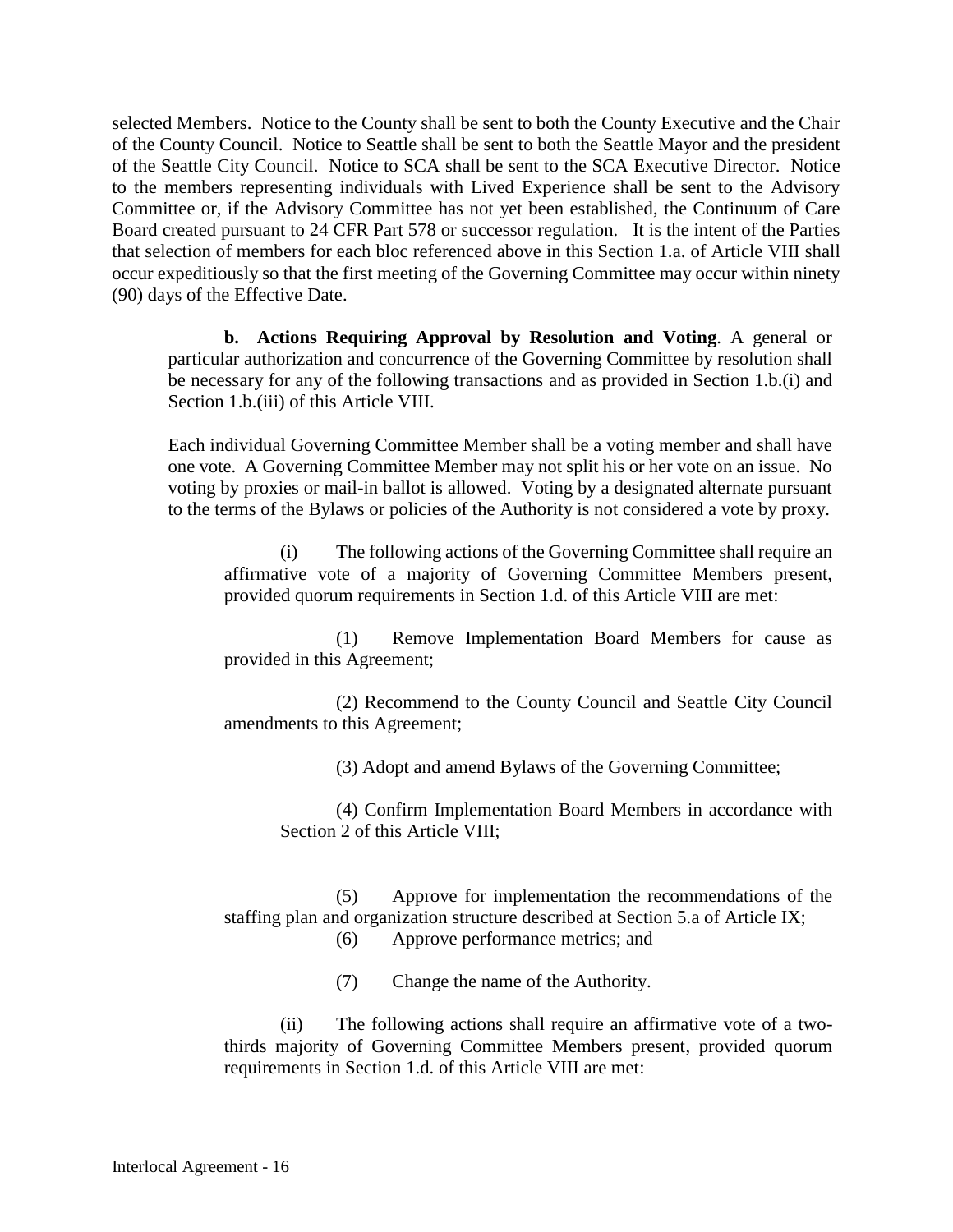(1) Approve or amend Goals, Policies, and Plans;

(2) Approve or amend the annual budget recommended by the Implementation Board; and

(3) Confirm the Chief Executive Officer.

(iii) Removal of the Chief Executive Officer shall require an affirmative vote of nine (9) Members of the Governing Committee.

**c. Organization.** Members of the Governing Committee shall elect a chair from among its Members, who shall serve a two-year term; provided however, that nothing prevents the Governing Committee from appointing co-chairs.

**d. Quorum**. At all meetings of the Governing Committee, a quorum of the Governing Committee must be present in order to do business on any issue. A quorum shall be defined as nine (9) Governing Committee Members selected pursuant to Section 1.f of this Article VIII.

**e. Annual Performance Report.** The Governing Committee shall annually receive an annual performance report prepared by the Authority with input from the Implementation Board**.**

**f. Term.** The terms of the Seattle Mayor and the County Executive shall be co-terminus with their respective offices. The County Council and Seattle City Council shall determine which of its respective members shall serve on the Governing Committee and such Members shall serve until replaced or until no longer a member of their respective Council. The Governing Committee Members that are city elected officials from outside Seattle are appointed by the SCA and shall serve until replaced or until no longer eligible for appointment. The Governing Committee Members representing individuals with Lived Experience shall serve until replaced by the Advisory Committee.

**g. Consecutive Absences.** Any Governing Committee Member who is absent for three consecutive regular meetings without excuse may, by resolution duly adopted by a majority vote of the remaining Governing Committee Members, be deemed to have forfeited his or her position as Governing Committee Member and that Member's position shall be vacant.

Forfeiting a Governing Committee Member position pursuant to this Section 1.g. of Article VIII shall be effective immediately unless otherwise provided in the resolution. Any successor shall be selected in the same manner as the appointment for the forfeited Governing Committee Member position.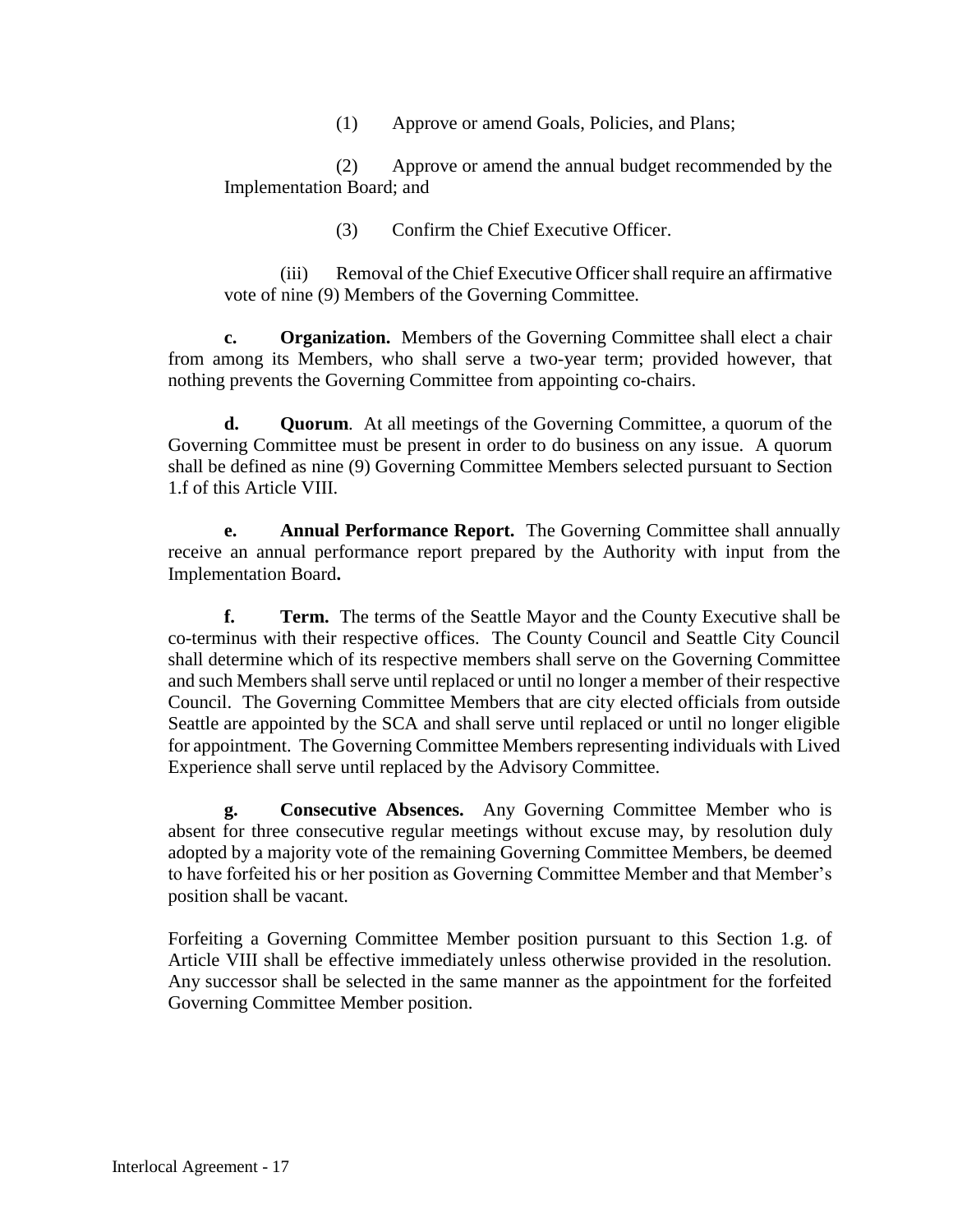**Section 2. Implementation Board.** The operations and management of all Authority affairs shall reside in an Implementation Board. The Implementation Board of the Authority shall be composed of thirteen members. The composition of the Implementation Board shall reflect the racial and ethnic makeup of King County residents overall to ensure the inclusion of members of racial and ethnic groups disproportionately experiencing homelessness.

**a. Board Member Characteristics**. Implementation Board Members shall be appointed so that the Implementation Board as a whole satisfies the representational standards set forth in this Section 2.a of Article VIII.

The Implementation Board shall be comprised of individuals who have connections to or experience with a broad range of stakeholders and communities, including but not limited to: the local business community; neighborhood and community associations; faith/religious groups; and the philanthropic community. A majority of the members of the Implementation Board shall be persons whose combination of identity, personal experience, or professional expertise enables them to credibly represent the perspectives of, and be accountable to, Marginalized Demographic Populations that are statistically disproportionately represented among people experiencing homelessness in King County. The Implementation Board members shall strive to reflect a diversity of geographies in King County.

The Implementation Board shall neither include elected officials nor employees of Seattle, the County or the Authority, nor employees, officials, agents or representatives of current Contract Holders or any entity that is likely to directly benefit from the actions of the Authority (except as set forth in Section 4 of this Article VIII).

**b. Board Member Expertise and Skills**. All Implementation Board Members shall possess substantial and demonstrable expertise, experience and/or skill in one or more of the areas specified in this Section 2.b of Article VIII. Individual members shall be appointed so that each skill and expertise specified in this Section 2.b of Article VIII is represented on the fully seated Implementation Board.

(i) implementation of policies and practices that promote racial-ethnic equity within an organization of similar size or responsibility to the Authority;

(ii) fiscal oversight of entities with budgets of similar size to the Authority;

(iii) direction or oversight of business operations and/or strategy of a large public or private entity or organization;

- (iv) affordable housing finance and/or development;
- (v) physical and/or behavioral health care;
- (vi) labor unions and workforce;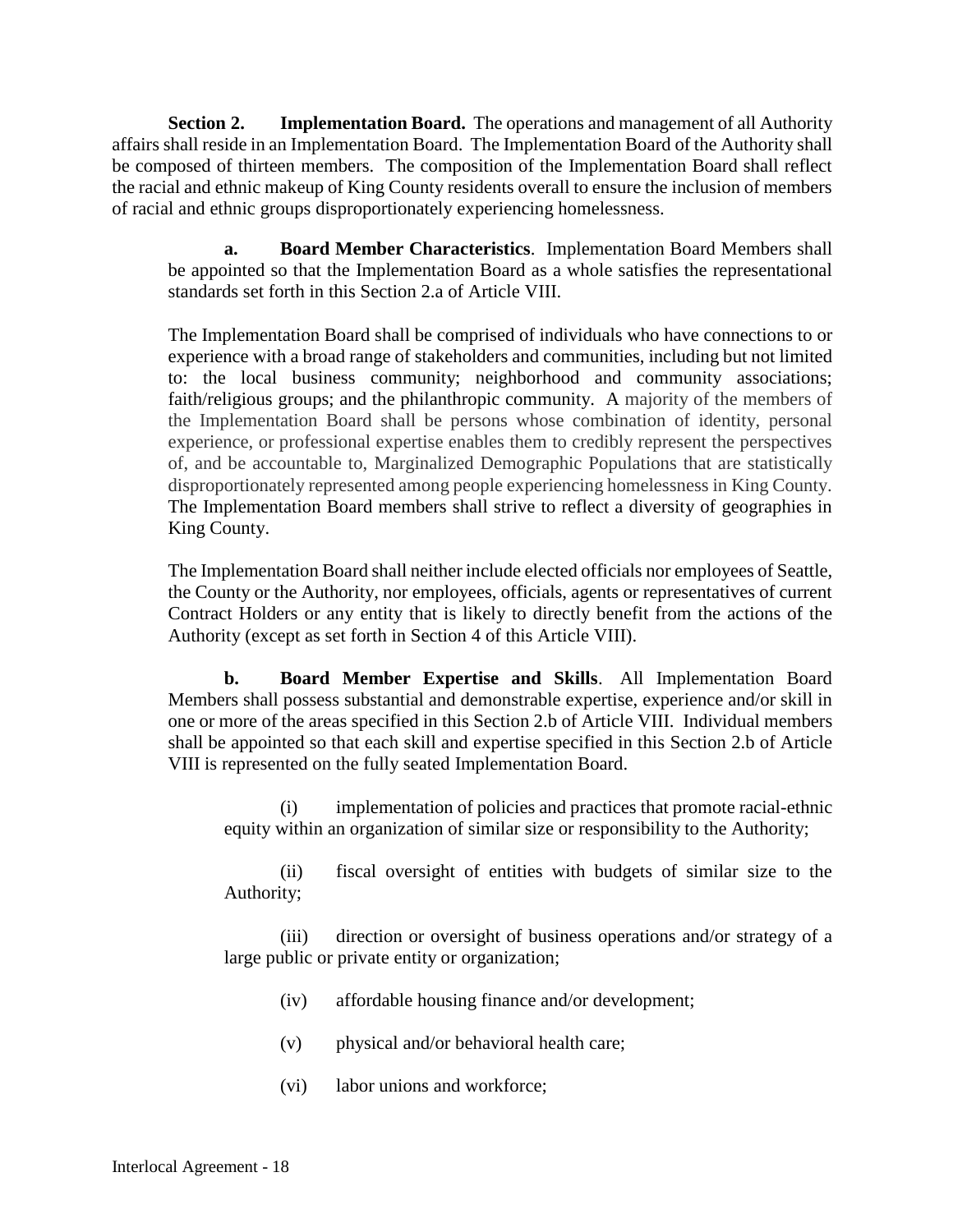(vii) Federal continuum of care program governance and operations and the ability to represent the perspectives of continuum of care membership;

(viii) provision of services for persons experiencing homelessness or related social services with an emphasis on serving populations that are disproportionately represented amongst those experiencing homelessness;

(ix) academic research on topics related to homelessness and/or databased performance evaluation;

- (x) criminal justice;
- (xi) provision of child welfare services;
- (xii) provision of youth services; and

(xiii) other characteristics determined to be necessary by the Implementation Board to carry out the purposes of the Authority.

**c. Initial Appointments.** The appointing entities described in Section 2.c.(i) through Section 2.c.(v) of this Article VIII shall convene a nominating committee to coordinate and confer on appointments of Implementation Board Members, in order to ensure that each skill and expertise specified in Section 2.b. of this Article VIII is represented on the fully seated Implementation Board. The Implementation Board shall be comprised of thirteen (13) Members appointed, subject to confirmation by the Governing Committee, as follows:

(i) two (2) Members of the Implementation Board shall be appointed by the Seattle Mayor, one to serve a four-year term and one to serve a five-year term;

(ii) two (2) Members of the Implementation Board shall be appointed by the Seattle City Council, one to serve a three-year term and one to serve a fouryear term;

(iii) two (2) Members of the Implementation Board shall be appointed by the County Executive, one to serve a three-year term and one to serve a fouryear term;

(iv) two (2) Members of the Implementation Board shall be appointed by the County Council, one to serve a three-year term and one to serve a five-year term;

(v) two (2) Members of the Implementation Board shall be appointed by the Sound Cities Association, one to serve a four-year term and one to serve a five-year term; and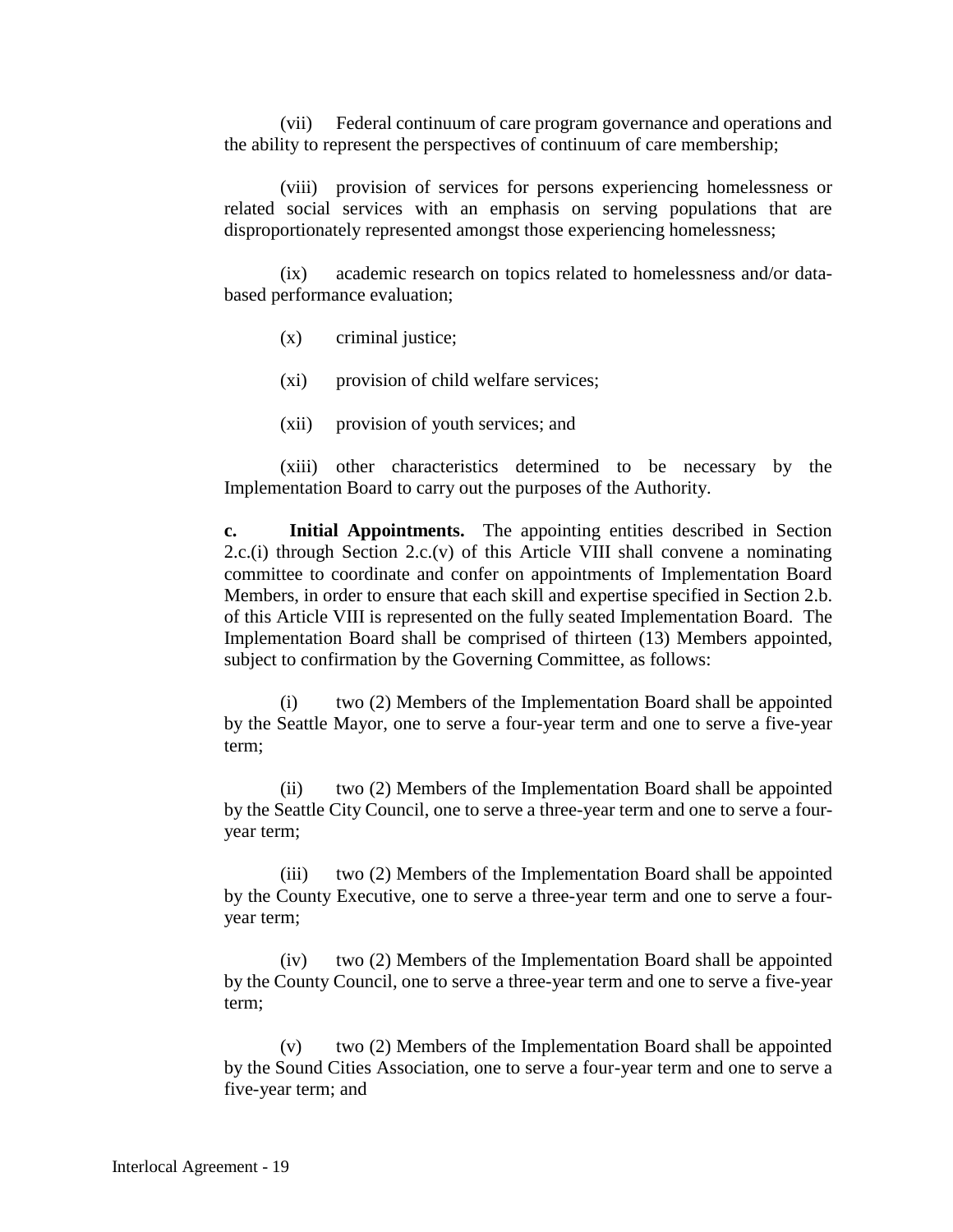(vi) three (3) Members representing individuals who have Lived Experience shall be appointed by the Advisory Committee, or, if the Advisory Committee has not yet been established, the Continuum of Care Board created pursuant to 24 CFR Part 578 or successor regulation, which shall consider recommendations from the Coalition of Lived Experience or other groups representing individuals with Lived Experience of homelessness, subject to confirmation by the Governing Committee pursuant to Section 1.b.(i) of this Article VIII. The Advisory Committee shall prioritize appointing individuals with personal Lived Experience. At least one of the three (3) Members shall represent stakeholders who have Lived Experience in areas outside the city of Seattle. The terms of these positions are as follows: one to serve a three-year term, one to serve a four-year term, and one to serve a five-year term.

It is the intent of the Parties that selection of individuals to serve as Implementation Board Members occur expeditiously so that the first meeting of the Implementation Board may occur within 60 days of the Governing Committee taking action to confirm the initial Implementation Board Members.

**d. Subsequent Appointments.** Upon expiration of each position, the initial appointing entity or party shall appoint a subsequent member to serve in the expired position for a four-year term subject to confirmation by the Governing Committee pursuant to Section 1.b.(i) of this Article VIII. Representatives of the appointing entities described in Section 2.c.(i) through Section 2.c.(v) of this Article VIII shall convene a nominating committee to coordinate and confer on appointments of Implementation Board Members.

**e. Tenure of Implementation Board Members.** Implementation Board Members shall continue in office until a successor is appointed and confirmed as provided herein. Successors shall serve four-year terms (or such shorter period, if appointed after the expiration of a term, so as to ensure the continuation of staggered Implementation Board terms). Implementation Board Members may serve no more than two successive complete terms.

**f. Consecutive Absences.** Any Implementation Board Member who is absent for three consecutive regular meetings without excuse may, by resolution duly adopted by a majority vote of the then Implementation Board Members, and such action is concurred with by a majority of the Governing Committee, be deemed to have forfeited his or her position as Implementation Board Member and that Member's position shall be vacant.

Forfeiting an Implementation Board Member position pursuant to this Section 2.f. of Article VIII shall be effective immediately unless otherwise provided in the resolution. Any successor shall be selected in the same manner as the appointment for the forfeited Implementation Board Member position and any successor shall hold office for the unexpired term.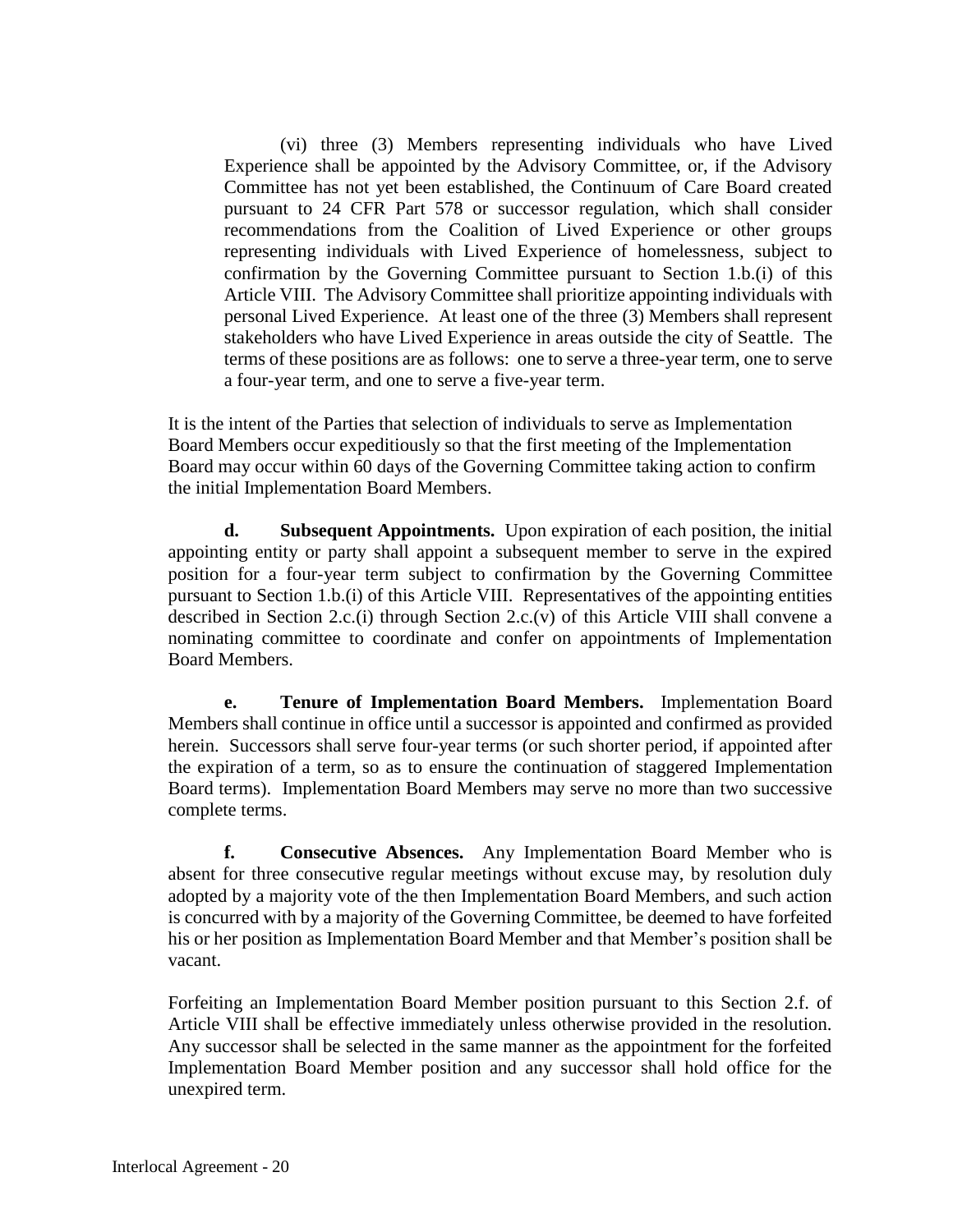**g. Removal of Implementation Board Members.** If it is determined by at least a majority of the Implementation Board that an Implementation Board Member should be removed with or without cause and such action is concurred in by a majority of the Governing Committee, the Governing Committee may by resolution remove such Implementation Board Member and that Member's position shall be vacant.

Removal of Implementation Board Members pursuant to this Section 2.g. of Article VIII shall be effective immediately unless otherwise provided in the resolution. Any successor shall be selected in the same manner as the appointment for the removed Implementation Board Member and any successor shall hold office for the unexpired term.

**h. Vacancy on Implementation Board.** A vacancy or vacancies on the Implementation Board shall be deemed to exist in case of the death, disability or resignation, or removal or forfeiture of membership as provided herein. Vacancies during and at the expiration of the term of an Implementation Board Member shall be filled for the unexpired term as soon as possible in the same manner as the appointment for the Board Member position vacated.

**i. Duties of Implementation Board.** The Implementation Board shall be responsible for the operations and management of the Authority and shall provide strategic vision, community accountability and robust oversight for the Authority.

In addition to the powers and duties granted in other provisions of this Agreement, the Implementation Board shall:

(i) Meet regularly as set forth in Section 1 of Article X of this Agreement;

(ii) Develop and recommend Goals, Policies, and Plans to the Governing Committee;

(iii) Adopt an annual performance report and transmit such report to the Governing Committee annually;

(iv) Develop and recommend to the Governing Committee policies and processes for competitive procurement of services, including but not limited to policies for allocation of funding across program types and across cities, towns, and unincorporated areas in King County that are consistent with the Five-Year Plan or successor planning document;

(v) Develop and recommend a projected operating budget (which may be an annual budget, a biennial budget or other form as authorized by State law) that is consistent with the Five-Year Plan or successor planning document to be proposed to the Governing Committee;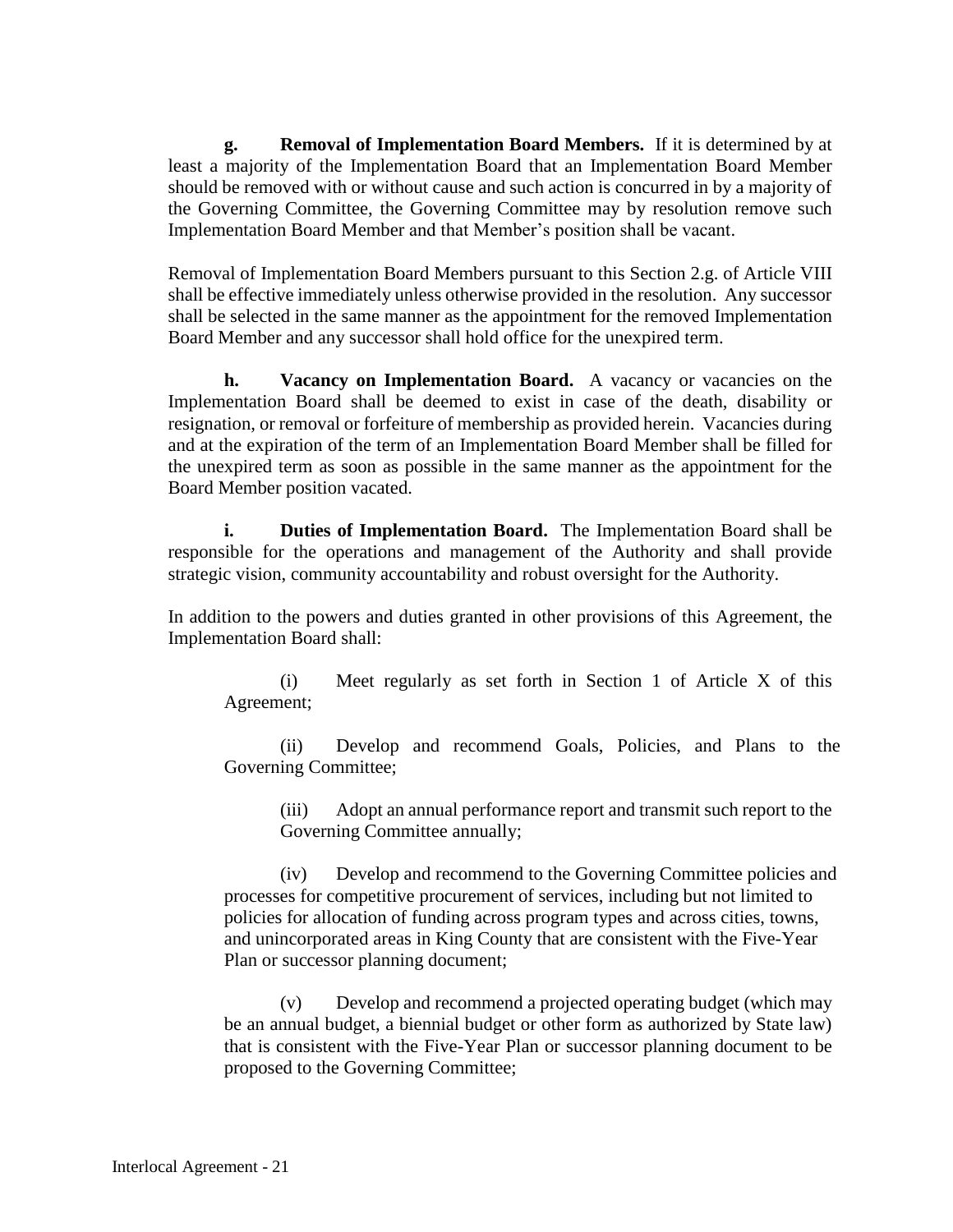(vi) Develop and transmit to the Governing Committee an annual funding allocation report, including but not limited to the sources and distribution of funding across program types and across cities, towns and unincorporated areas in King County;

(vii) Adopt an annual work plan which includes a summary of projects and activities to be undertaken during the budget period;

(viii) Cause the Authority to implement the Goals, Policies, and Plans approved by the Governing Committee, including through contracting for services, contracting to provide Homeless Services, making funding awards and doing all things necessary to oversee and carry out the implementation of the Authority's programs;

(ix) Ensure that the initial Five-Year Plan shall formalize sub-regional planning processes that are developed in consultation with the Governing Committee, the Advisory Committee, and the SCA. Sub-Regional Planning Activities will address factors, needs and resources unique to the respective regions. Such Sub-Regional Planning Activities will form the basis of the development of subsequent Five-Year Plans or successor planning documents, which may be informed by the Regional Action Plan. Annual work plans shall identify sub-regional goals and activities until such time as these are included in an approved Five-Year Plan;

(x) Adopt policies and procedures for oversight of major expenditures and other transactions, to include but not be limited to delegation of contracting authority to the Chief Executive Officer and the minimum standards for procurement of goods, services and property;

(xi) Conduct regular performance evaluation of the Chief Executive Officer; and

(xii) Cause the Authority to carry out the duties in this Agreement.

**j. Actions Requiring Approval by Resolution.** A general or particular authorization and concurrence of the Implementation Board by resolution shall be necessary for any of the following transactions:

(i) Transfer or conveyance of an interest in real estate, except for lien releases or satisfactions of a mortgage after payment has been received, or the execution of a lease for a current term less than one (1) year;

(ii) To the extent permitted by State law, donation of money, property or other assets belonging to the Authority;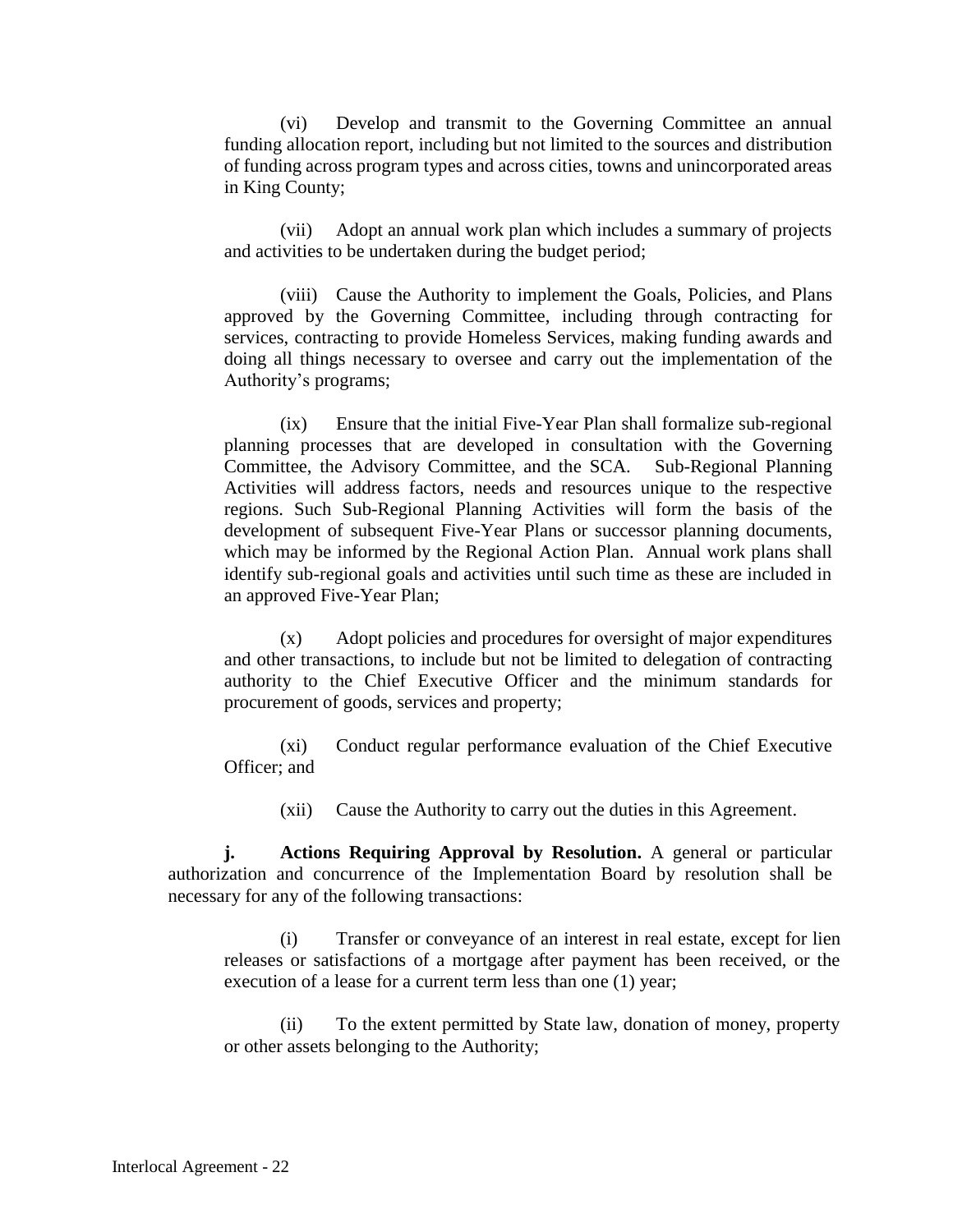(iii) Adoption of internal policies and procedures for oversight of major expenditures and other transactions;

(iv) Recommendation to the Governing Committee of an annual budget that is consistent with the Five-Year Plan or successor planning document;

(v) Recommendation to the Governing Committee of amendments to this Agreement;

(vi) Adoption and amendment of Bylaws for the Implementation Board;

(vii) Annual endorsement of a set of principles and priorities;

(viii) Recommendation to the Governing Committee of Goals, Policies, and Plans, including a Five-Year Plan;

(ix) Recommendation of a Chief Executive Officer to be confirmed by the Governing Committee, the recruitment of whom will be conducted jointly by the Implementation Board and the Governing Committee; and

(viii) Such other transactions, duties, and responsibilities as this Agreement shall repose in the Implementation Board or require Implementation Board participation by resolution.

**k. Quorum of Implementation Board.** At all meetings of the Implementation Board, a quorum of the Implementation Board must be present in order to do business on any issue. A quorum shall be defined as a majority of the Board Members in number, excluding any Board Member who has given notice of withdrawal or whose position is vacant in accordance with the provisions of Section 2.h. of this Article VIII.

**l. Voting Requirements.** Each individual Implementation Board Member shall be a voting member and shall have one vote. All resolutions shall require an affirmative vote of a majority of the Implementation Board Members voting on the issue; provided, that such majority equals not less than one-third (1/3) of the Implementation Board's total voting membership.

A Board Member may not split his or her vote on an issue. No voting by proxies or mailin ballot is allowed. Voting by a designated alternate pursuant to the terms of the Bylaws or policies of the Authority is not considered a vote by proxy.

Proposed amendments to this Agreement and the adoption and amendment of Bylaws shall require an affirmative vote of two-thirds (2/3) of the Members of the Implementation Board.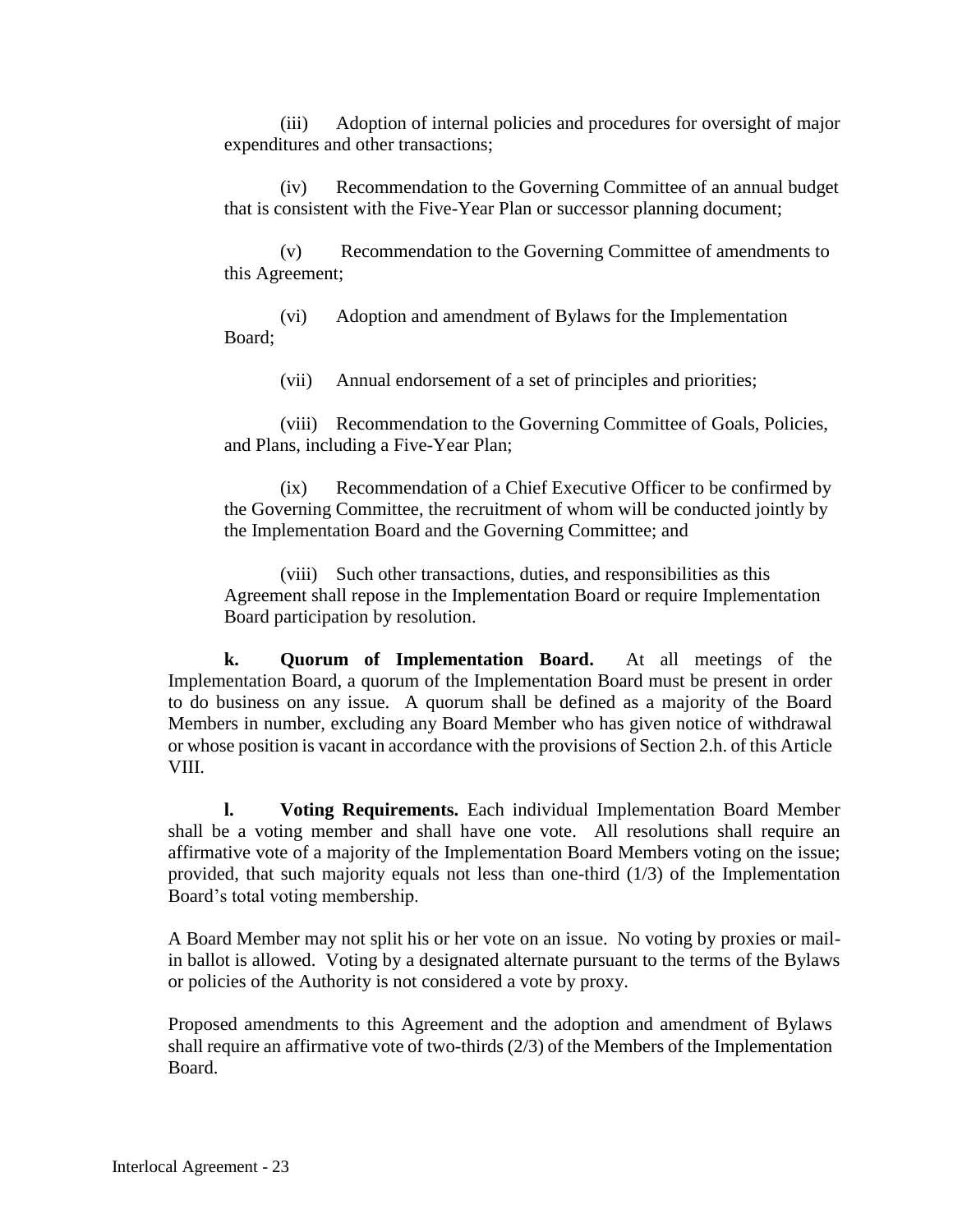**m. Equity Decision Making.** The Authority shall advance equity and social justice in its processes, policies, and outcomes by proactively seeking to eliminate racialethnic disproportionalities in the population experiencing homelessness and to eliminate disparities in outcomes for people experiencing homelessness by addressing structural racism, ableism, homophobia, transphobia, misogyny and other sources of inequities. The Authority shall establish and operate under an equity-based decision-making framework to inform its policy, business process, and funding decisions. This equity-based decisionmaking framework shall provide for inclusion of Customers of the service system in decisions that will affect them; specify a framework for examining policy, business process, and funding decisions with an explicit equity and racial justice analysis; and shall establish processes to measure, evaluate, and respond to the impact of its decision-making on its goals of advancing equity. This framework shall be informed by people with Lived Experience and be approved by the Implementation Board of the Authority.

# **Section 3. Right to Indemnification.**

Each person who was, or is threatened to be made a party to or is otherwise involved (including, without limitation, as a witness) in any actual or threatened action, suit, or proceeding, whether civil, criminal, administrative, or investigative, by reason of the fact that he or she is or was a Governing Committee Member, Implementation Board Member or employee of the Authority, whether the basis of such proceeding is alleged action in an official capacity as a director, trustee, officer, employee, or agent, or in any other capacity, shall be indemnified and held harmless by the Authority to the full extent permitted by applicable law as then in effect, against all expense, liability and loss (including attorneys' fees, judgments, fines and amounts to be paid in settlement) actually and reasonably incurred or suffered by such person in connection therewith, and such indemnification shall continue as to a person who has ceased to be in such position and shall inure to the benefit of his or her heirs, executors and administrators; provided, however, that except as provided in this Section 3 of Article VIII, with respect to proceedings seeking to enforce rights to indemnification, the Authority shall indemnify any such person seeking indemnification in connection with a proceeding (or part thereof) initiated by such person only if such proceeding (or part thereof) was authorized by the Implementation Board; provided, further, the right to indemnification conferred in this Section 3 of Article VIII shall be a contract right and shall include the right to be paid by the Authority the expenses incurred in defending any such proceeding in advance of its final disposition; provided, however, that the payment of such expenses in advance of the final disposition of a proceedings shall be made only upon delivery to the Authority of an undertaking, by or on behalf of such person, to repay all amounts so advanced if it shall ultimately be determined that such person is not entitled to be indemnified under this Section 3 of Article VIII or otherwise.

Provided, further, that the foregoing indemnity may not apply, at the discretion of the Authority, to any person from or on account of:

**a.** Acts or omissions of such person finally adjudged to be reckless misconduct, intentional misconduct or a knowing violation of law; or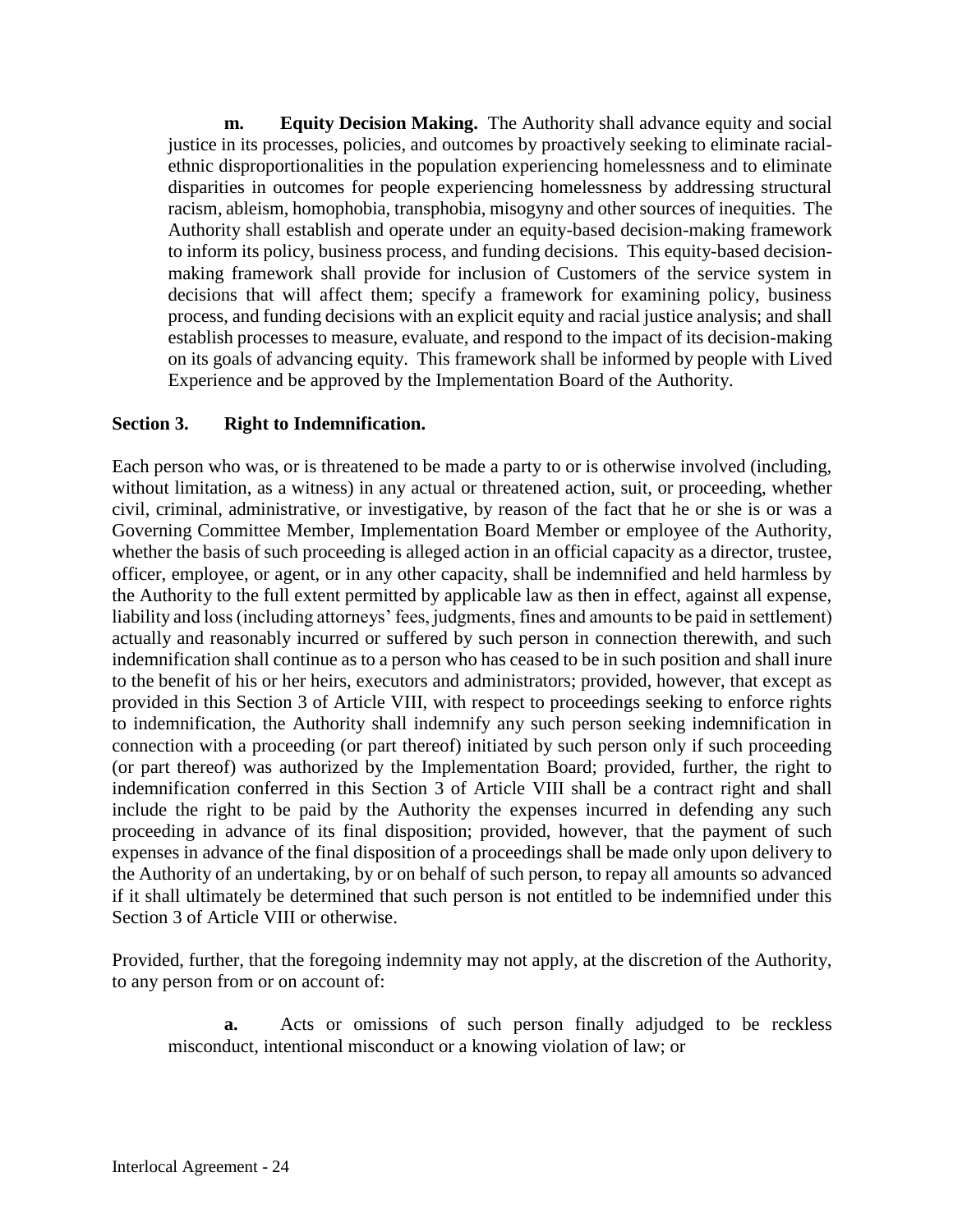**b.** Any transaction with respect to which it was finally adjudged that such person personally received a benefit in money, property, or services to which such person was not legally entitled.

If a claim under this Section 3 of Article VIII is not paid in full by the Authority within sixty (60) days after a written claim has been received by the Authority, except in the case of a claim for expenses incurred in defending a proceeding in advance of its final disposition, in which case the applicable period shall be twenty (20) days, the claimant may at any time thereafter bring suit against the Authority to recover the unpaid amount of the claim and, to the extent successful in whole or in part, the claimant shall be entitled to be paid also the expense of prosecuting such claim. The claimant shall be presumed to be entitled to indemnification under this Section 3 of Article VIII upon submission of a written claim (and, in an action brought to enforce a claim for expenses incurred in defending any proceeding in advance of its final disposition, where the required undertaking has been tendered to the Authority), and thereafter the Authority shall have the burden of proof to overcome the presumption that the claimant is so entitled. Neither the failure of the Authority (including the Implementation Board or independent legal counsel) to have made a determination prior to the commencement of such action that indemnification of or reimbursement or advancement of expenses to the claimant is proper nor a determination by the Authority (including its Implementation Board Members, Governing Committee Members or independent legal counsel) that the claimant is not entitled to indemnification or to the reimbursement or advancement of expenses shall be a defense to the action or create a presumption that the claimant is not so entitled.

The right of indemnification and the payment of expenses incurred in defending a proceeding in advance of its final disposition conferred in this Section 3 of Article VIII shall not be exclusive of any other right which any person may have or hereafter acquire under any statute, provision of this Agreement, Bylaws, any other agreement or otherwise.

The Authority shall maintain in full force and effect public liability insurance in an amount sufficient to cover potential claims for bodily injury, death or disability and for property damage, which may arise from or be related to projects and activities of the Authority and its Implementation Board Members, Governing Committee Members, staff and employees.

# **Section 4. Conduct; Code of Ethics.**

Governing Committee Members, Implementation Board Members, members of the Advisory Committee or other committee and employees of the Authority shall conduct themselves in accordance with all applicable laws, including but not limited to, chapter 42.23 RCW (the "Code of Ethics for Municipal Officers"), chapter 42.30 RCW (the "Open Public Meetings Act"), and this Agreement and policies of the Authority.

All letters, memoranda and electronic communications or information (including email) that relate to conduct of the Authority or the performance of any Authority function may be public records subject to disclosure under chapter 42.56 RCW (the "Washington Public Records Act"). In the event that the Authority or any Governing Committee or Implementation Board Member or any member of the Advisory Committee or other committee receives a request for such records,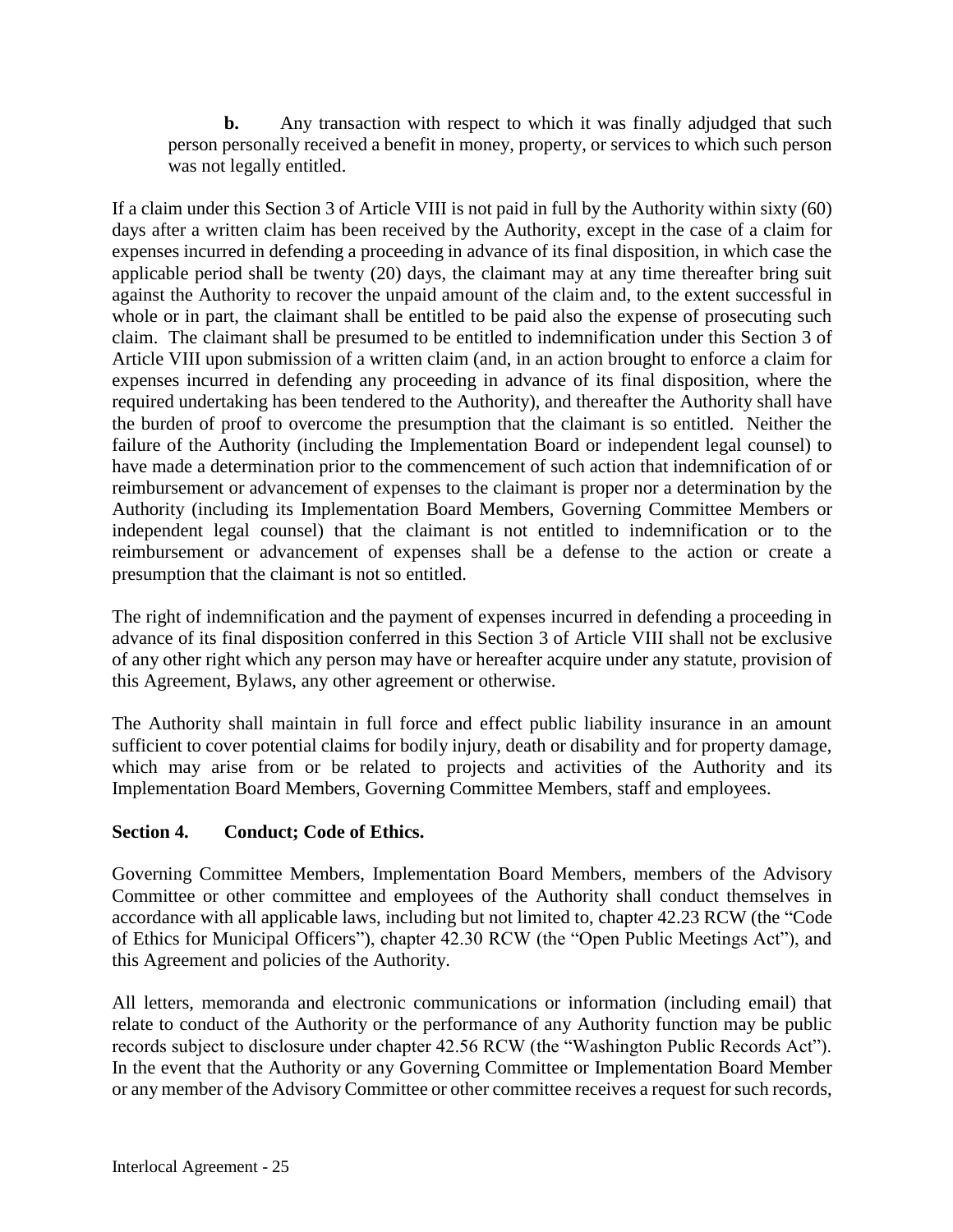the Governing Committee or Implementation Board Member or any member of the Advisory Committee or other committee shall immediately provide the request to the public records officer of the Authority, and assist the public records officer in responding to the request.

Governing Committee Members, Implementation Board Members, and members of the Advisory Committee or other committee shall respect the confidentiality requirements regarding personnel, real estate transactions, proprietary matters, and attorney-client privileged communications, including those requirements listed herein and any other confidential information that is gained through their positions with the Authority. The Authority, rather than any individual, is the holder of these privileges and protections and only the Authority may elect to waive any such privileges or protections.

Any Governing Committee Member, Implementation Board Member, member of the Advisory Committee or other committee or Authority employee who has an actual or potential interest, or whose immediate family member (spouse, partner, child, sibling, or parent) has an interest, in any matter before the Implementation Board that would tend to prejudice his or her actions shall so publicly indicate according to the policies and procedures of the Authority. In such case any such individual shall recuse and refrain from voting upon and any manner of participation with respect to the matter in question so as to avoid any actual or potential conflict of interest. This requirement shall be in addition to all requirements under the Code of Ethics for Municipal Officers.

Governing Committee and Implementation Board Members, members of the Advisory Committee or other committee and employees of the Authority shall each submit an annual disclosure statement that requires the disclosure of any ownership or property or employment/affiliation with any party contracting with the Authority or providing services with the Authority. Any Governing Committee Member, Implementation Board Member and member of the Advisory Committee or other committee with such ownership interest, employment or affiliation shall recuse him or herself from participating in discussions, deliberations, preliminary negotiations, and votes if such property or employment/affiliation is directly benefiting from such action.

Notwithstanding anything herein to the contrary, the prohibition on conflicts of interest shall not apply to or otherwise prohibit a Governing Committee or Implementation Board Member from serving on the respective Board or voting on matters if such Member receives generally the same interest or benefits as are being made available or provided to a group or class of low-income, homeless or formerly homeless persons intended to be the beneficiaries of the services provided by or through the Authority. To ensure a diversity of representation on the Implementation Board, the Advisory Committee or other committee, nothing herein shall prevent Implementation Board Members of such bodies for whom Implementation Board service on which may be a financial hardship from receiving a stipend consistent with the stipend policies of similarly situated public and nonprofit boards.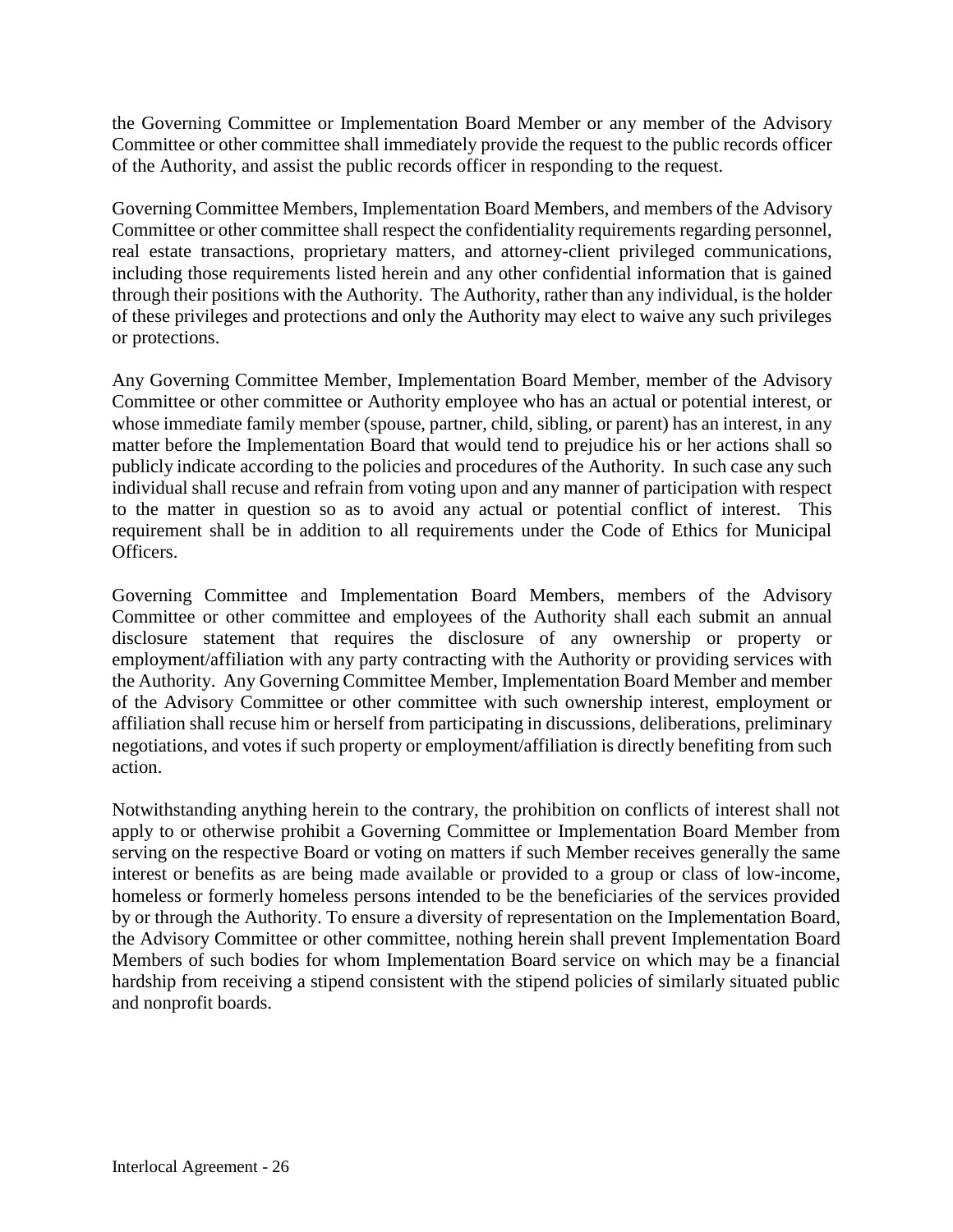# **ARTICLE IX**

# **OFFICERS OF AUTHORITY; STAFFING**

### **Section 1. Implementation Board Officers.**

The Implementation Board Members shall elect from among themselves persons to serve in the following Implementation Board offices: Chairperson and Vice Chairperson. The Implementation Board Members may also create the offices of a Treasurer and Secretary which may be filled by Implementation Board Members, Authority employees or a Party's employee on loan to the Authority. In all cases the Chairperson and the Treasurer may not be the same person, and the Chairperson and the Vice Chairperson may not be the same person. The term of any officer shall expire one year after the officer is elected, or at such time as such officer's membership on the Implementation Board ceases or terminates, whichever is sooner. The Implementation Board may, under this Agreement, adopt Bylaws providing for additional officers, and, to the extent not inconsistent with this Agreement, may adopt Bylaws governing the offices and tenure of officers; the number of positions, powers and duties, and term of each office; the manner of appointment, selection, or election of office holders and the appointing, selecting, or electing authority; performance of duties of the office upon illness, death, incapacity, or absence of the officer; the filling of vacancies; and any qualification for the office and conditions upon exercising its powers. Nothing prevents the Implementation Board from appointing Co-Chairpersons, or combining the offices of Chairperson and Vice Chairperson into co-chairs.

# **Section 2. Duties of Officers.**

Subject to the control of the Implementation Board, the Chairperson shall have general supervision, direction and control of the business and affairs of the Authority. On matters decided by the Authority, the signature of the Chairperson alone is sufficient to bind the corporation. The Vice-Chairperson shall perform the duties of the Chairperson without further authorization in the event the Chairperson is unable to perform the duties of the office due to absence, illness, death, or other incapacity, and shall discharge such other duties as pertain to the office as prescribed by the Implementation Board. To the extent not provided herein, the officers of the Authority shall have the duties as set forth in the Bylaws.

# **Section 3. Incapacity of Officers.**

If the Treasurer or the Chairperson is incapacitated, another officer as provided for in the Bylaws shall be authorized to perform such duties without further authorization. The Treasurer is not authorized to perform the duties of the Chairperson, nor is the Chairperson authorized to perform the duties of the Treasurer.

# **Section 4. Advisory Committee; Committees**.

The Implementation Board shall recognize a Continuum of Care Board created pursuant to 24 CFR Part 578 or its successor regulation to act as its Advisory Committee and serve the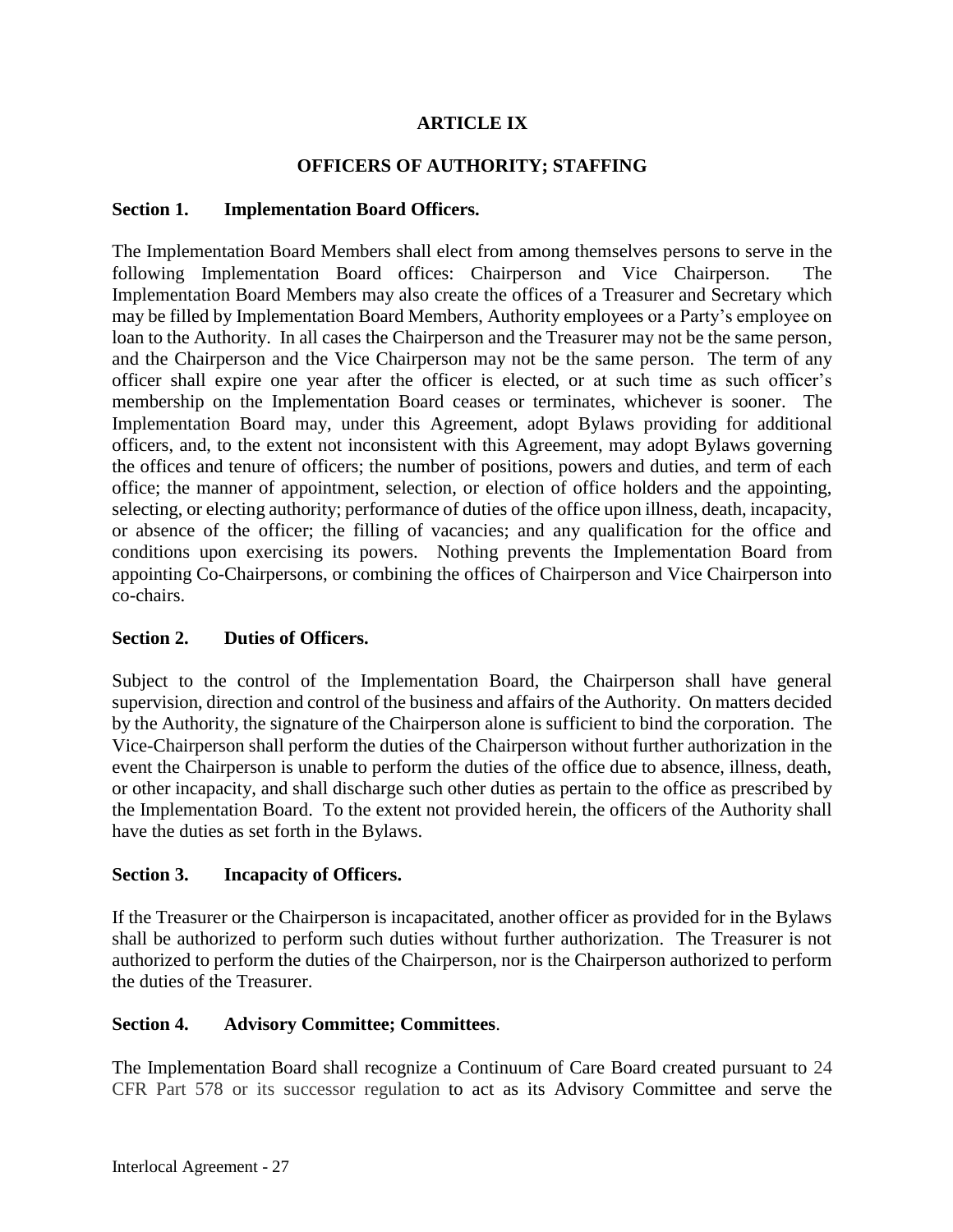Implementation Board by providing a broad array of perspectives, if such Continuum of Care Board takes action to serve as the Implementation Board's Advisory Committee. Members of the Advisory Committee shall be appointed by the Implementation Board. In the event that an existing Continuum of Care Board takes action to serve as the Authority's Advisory Committee, the Implementation Board may confirm any or all of the members of the Continuum of Care Board as members of the Advisory Committee, or may appoint new members to the Advisory Committee as set forth in the Bylaws or policies approved by the Implementation Board. The Advisory Committee shall be comprised of individuals with experience related to preventing and ending homelessness, including but not limited to: persons currently experiencing homelessness, populations disproportionately impacted by homelessness, Homelessness Services Providers, business, healthcare, labor and/or workforce, homeless housing and services, behavioral health services, criminal justice system, child welfare and data evaluation.

The Implementation Board may create additional committees and appoint individuals to such committees as set forth in the Bylaws or policies approved by the Implementation Board.

### **Section 5. Chief Executive Officer.**

**a.** (i) Until the Governing Committee has approved an organizational structure and staffing plan, the Authority shall be staffed by employees from the Parties on loan to the Authority. Subject to any applicable collective bargaining agreement, the Chief Executive Officer may be responsible for supervising staff on loan from the Parties.

For inclusion among the Goals, Policies, and Plans to be recommended by the Implementation Board for Governing Committee approval, the Chief Executive Officer shall develop and propose a staffing plan for the Authority. The Chief Executive Officer shall within sixty days from his or her date of employment develop, in consultation with the Implementation Board, and propose an initial staffing plan for the Authority. The Chief Executive Officer may develop and propose subsequent updates to the staffing plan, also for inclusion among the Goals, Policies, and Plans to be recommended by the Implementation Board for Governing Committee approval.

In developing the staffing plan, the Chief Executive Officer shall recognize the significance of labor rights as well as existing collective bargaining agreements. The Chief Executive Officer shall also consider in developing the staffing plan the compensation and working conditions of the Parties' existing employees "on loan" to the Authority.

The staffing plan shall describe for each of the Authority's major bodies of work whether the body of work shall be accomplished by staff of the Authority, by agreement with one of the parties, by "loaned staff" of the parties under the operational control of the Authority, by contracted third party, or by a combination of those options.

For each major body of work that the Chief Executive Officer proposes full or partial accomplishment by staff of the authority or "loaned" staff of the parties, the staffing plan shall specify the number of full or partial full time-equivalent positions required for that major body of work. For each major body of work, the staffing plan shall articulate the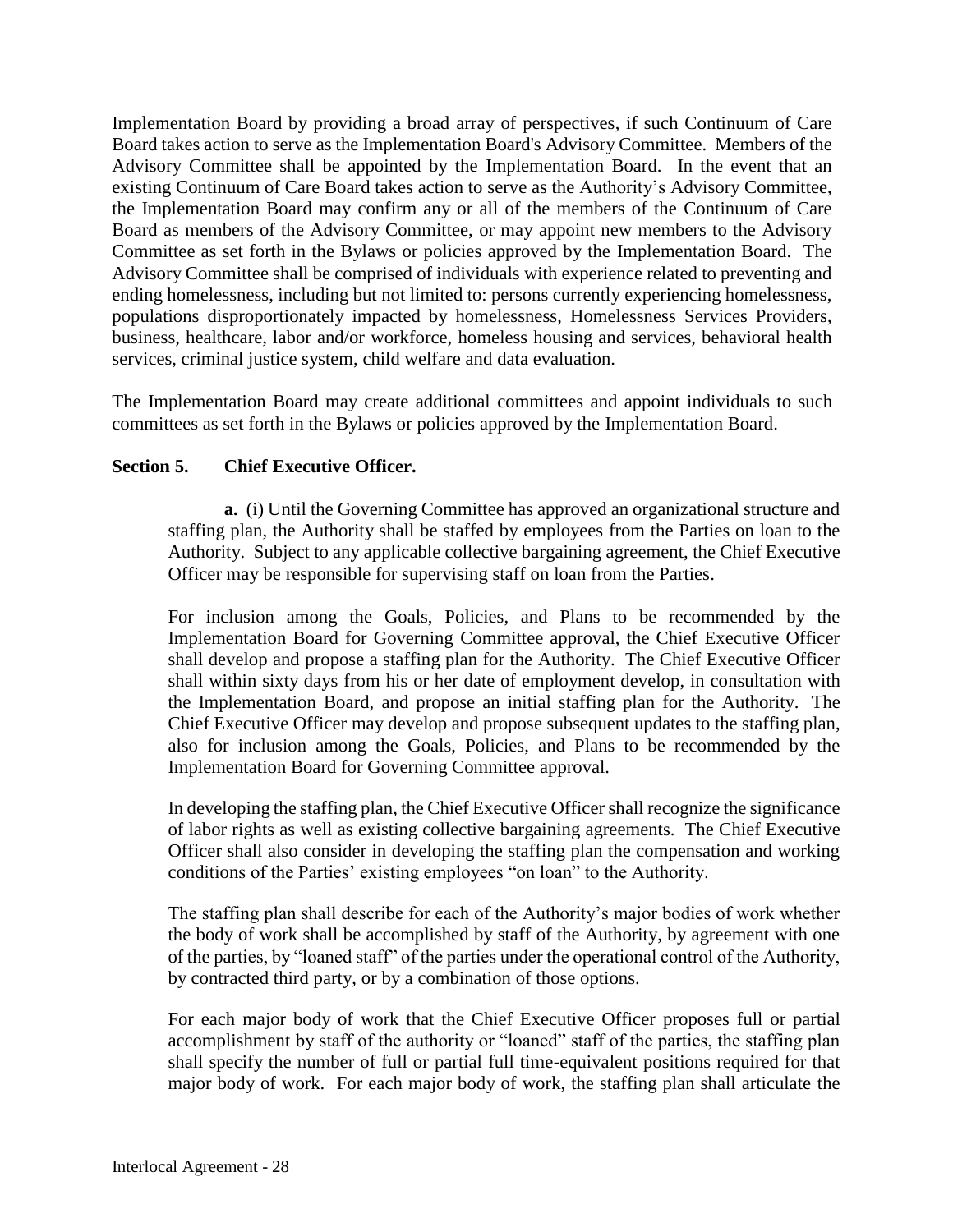Chief Executive Officer's rationale for how the staffing plan supports the Authority's ability to accomplish its mission while promoting administrative and cost efficiency.

In addition to other major bodies of work that the Chief Executive Officer includes in the staffing plan, the staffing plan shall contain as major bodies of work support services that include procurement, legal support, human resources, information technology support, payroll, accounts payable and accounts receivable services, and facilities management. The staffing plan shall assess the benefits of and provide options for using support services provided by one or both of the Parties.

(ii) The Chief Executive Officer shall assign staff as necessary to ensure coordination and collaboration with homelessness crisis response partners and activities and adjacent systems whose work intersects with homelessness. The Chief Executive Officer shall assign at least one staff member to act as a liaison to ensure coordination and collaboration with homelessness crisis response partners and activities and adjacent systems whose work intersects with homelessness, including coordination with appropriate Seattle and King County agencies.

(iii) The Chief Executive Officer shall actively and continuously consider and evaluate all means and opportunities toward the enhancement of operational effectiveness of Homeless Services so as to maximize the effectiveness and efficiency of the system. Such recommendation shall be presented by the Chief Executive Officer to the Implementation Board from time to time and if any recommendation would require a change or deviation from established policy adopted by the Governing Committee, such policy change or deviation shall require approval by the Governing Committee before the recommendation may be implemented.

**b.** The Implementation Board shall recommend the Chief Executive Officer to the Governing Committee for confirmation following a recruitment process conducted jointly by the Implementation Board and the Governing Committee. The Chief Executive Officer shall be responsible to the Implementation Board for the effective operations of the Authority. The following may be delegated to the Chief Executive Officer: (1) the authority sign documents and contracts on behalf of the Authority; and (2) such other duties as delegated or assigned by the Implementation Board.

**c.** At the request of the Governing Committee or on at least a quarterly basis, the Chief Executive Officer shall provide a written report to the Governing Committee and seek input from the Governing Committee on the performance of the Authority, to include an evaluation of the implementation of the Five-Year Plan or successor planning document, as well as reporting on other performance metrics that may be adopted by the Authority.

**d.** The Chief Executive Officer shall annually present an overview of the Authority's proposed annual budget, an update on how the Authority is performing against performance metrics approved by the Governing Committee to the (1) Seattle City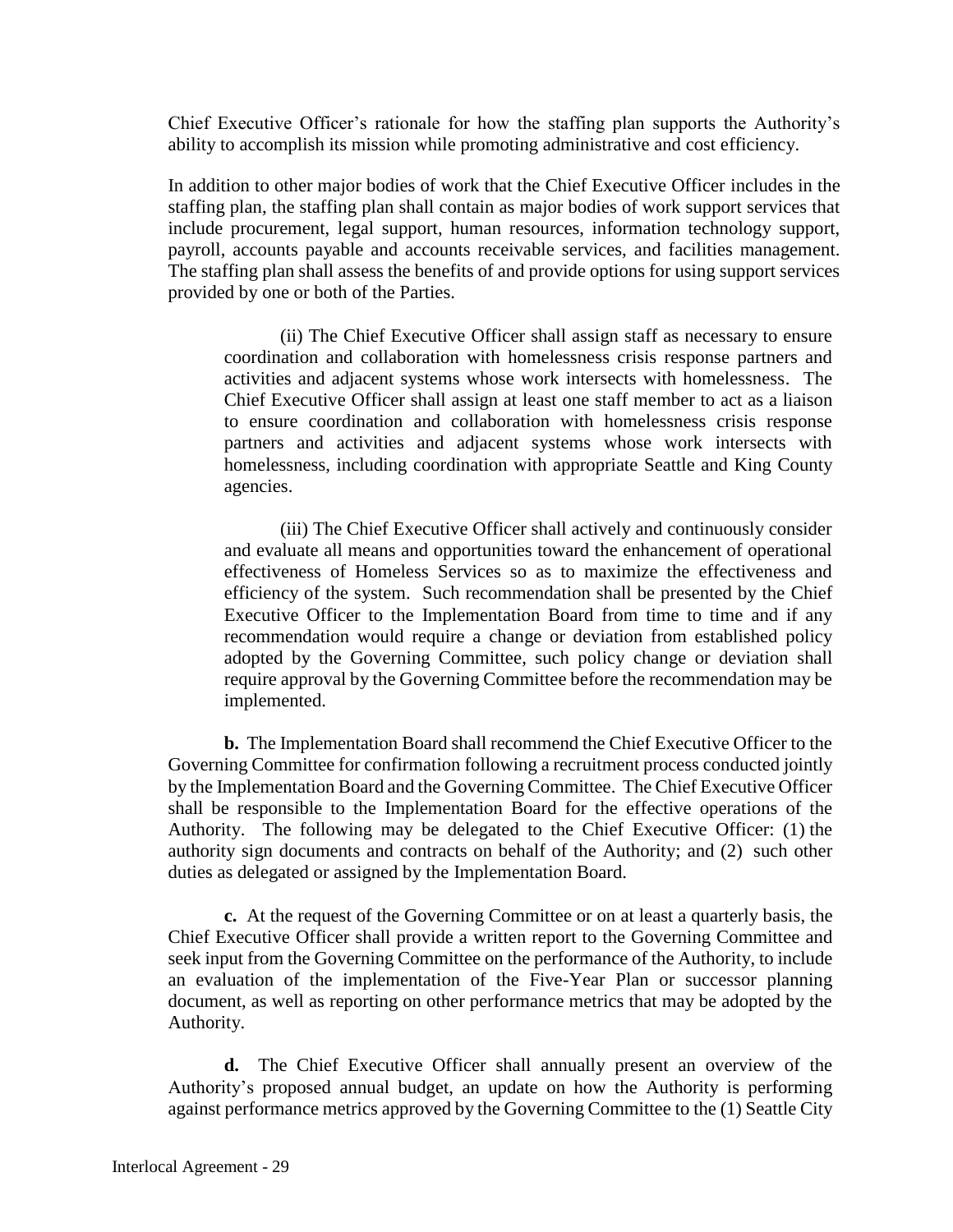Council or a committee thereof, as determined by the Seattle City Council; and (2) King County Council or a committee thereof, as determined by the County Council and to the Regional Policy Committee, at the discretion of that regional committee. The date of such annual presentations shall be determined at the discretion of the Parties.

#### **Section 6. Office of the Ombuds.**

The Implementation Board shall cause the Authority to either (a) contract with either Party to provide ombuds services consistent with the requirements of this Section 6; or (b) create an office of the Ombuds ("Office of the Ombuds") to promote Customer, employee and public confidence in the Authority's ability to effectively, efficiently and equitably serve people experiencing homelessness. The Office of the Ombuds shall gather Customer feedback to improve the Authority's operations and outcomes; ensure ease of contact for Customers and provide appropriate resources to resolve their concerns; implement strategies to collect, investigate, and respond to complaints and concerns about the delivery of services, policies, program administration, or other activities overseen or funded by the Authority; receive complaints from employees and Contract Holders; develop methods to respond to complaints or concerns in an equitable, impartial, and efficient manner; and be authorized to investigate complaints and issue findings, collect and analyze aggregate complaints data, and partner with Authority leadership, the Implementation Board, employees and Customers to design and recommend improvements in services, funding or oversight. The Office of the Ombuds shall report directly and independently to the Implementation Board on trends in Customer and employee feedback and activities undertaken in response to that feedback no less than twice per year.

#### **ARTICLE X**

#### **MEETINGS OF THE AUTHORITY**

#### **Section 1. Time and Place of Meetings.**

**a. Meetings of the Governing Committee.** Regular meetings of the Governing Committee shall be held at least four times per year at a regular time and place to be determined by the Governing Committee by resolution. No later than the last regular meeting of the calendar year, the Governing Committee shall adopt a resolution specifying the date, time and place of regular meetings for the upcoming calendar year. A copy of the resolution shall be distributed in the same manner as notice of special meetings is provided pursuant to Section 3 of this Article X. At any regular meeting of the Governing Committee, any business may be transacted and the Governing Committee may exercise all of its powers. Special meetings of the Governing Committee may be held from time to time in accordance with chapter 42.30 RCW (the "Open Public Meetings Act").

**b. Meetings of the Implementation Board.** Regular meetings of the Implementation Board shall be held at least six times per year at a regular time and place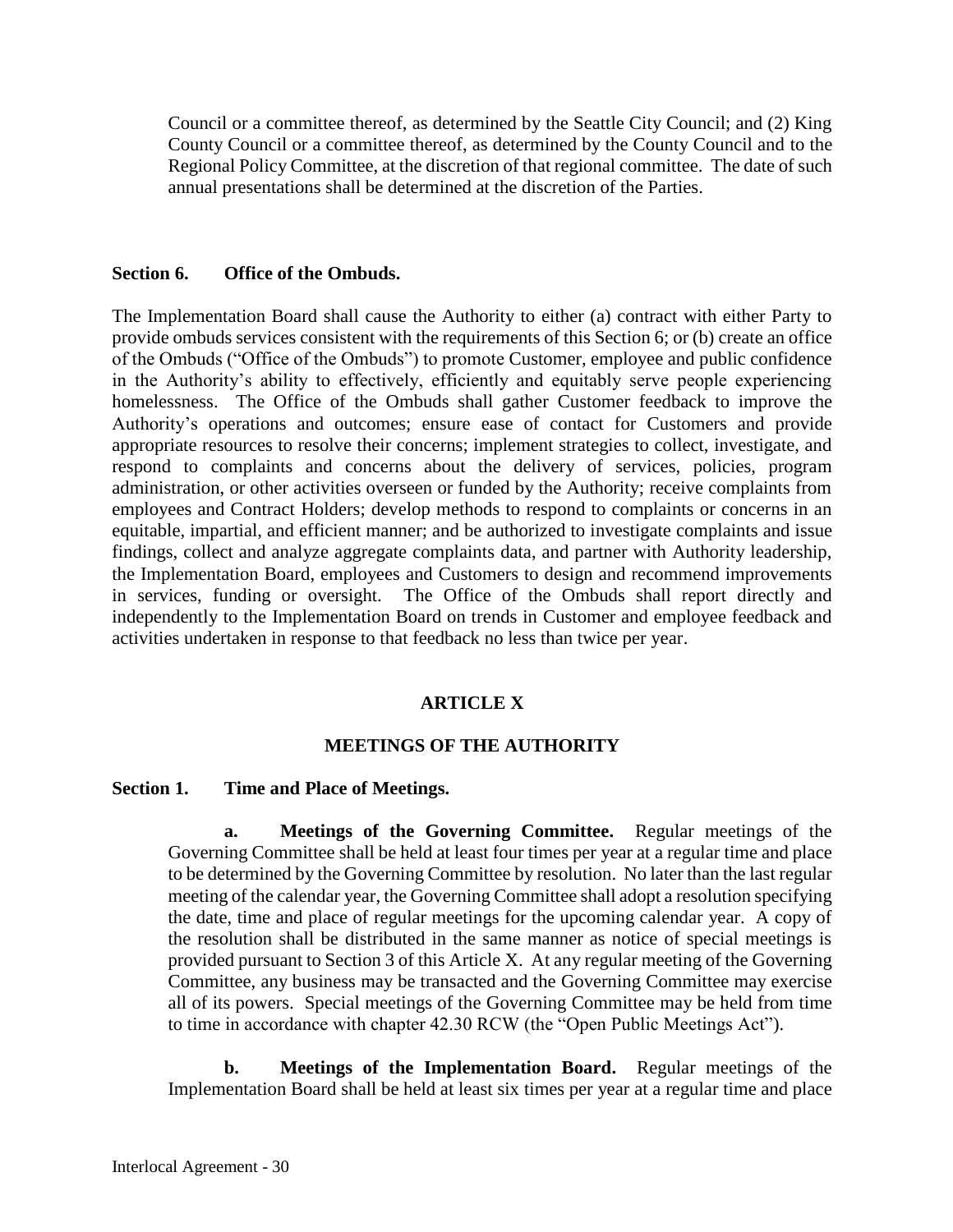to be determined by the Implementation Board by resolution. No later than the last regular meeting of the calendar year, the Implementation Board shall adopt a resolution specifying the date, time and place of regular meetings for the upcoming calendar year. A copy of the resolution shall be distributed in the same manner as notice of special meetings is provided pursuant to Section 3 of this Article X. At any regular meeting of the Implementation Board, any business may be transacted and the Implementation Board may exercise all of its powers. Special meetings of the Implementation Board may be held from time to time in accordance with chapter 42.30 RCW (the "Open Public Meetings Act").

# **Section 2. Notice of Regular Meetings.**

At the beginning of each calendar year, the Authority shall post on its website the time and place of regular meetings of the Governing Committee and the Implementation Board for that calendar year. As the Advisory Committee meeting schedule is established, the Authority shall post on its website those meeting times and places. In addition, the Authority shall provide reasonable notice of such meetings to any individual specifically requesting it in writing. If a regular meeting schedule is to be changed by resolution, a copy of the resolution shall be distributed in the same manner as notice of special meetings is provided pursuant to Section 3 of this Article X and the change posted on the Authority's website.

# **Section 3. Notice of Special Meetings.**

Except as provided in Sections 10 and 11 of this Article X, notice of all special meetings of the Governing Committee and/or the Implementation Board shall be given by the chairperson of the respective body or by the person or persons calling the special meeting in accordance with RCW 42.30.080 by delivering personally, by electronic mail or by mail written notice at least 24 hours prior to the time of the meeting to each applicable Member, to each local newspaper of general circulation and to each radio or television station that has requested notice and to any other individual specifically requesting it in writing, and posted on the Authority's website. The call and notice of all special meetings shall specify the time and place of all special meetings and the business to be transacted. Notice of special meetings of the Advisory Committee shall comply with 24 CFR 578.

# **Section 4. Waiver of Notice.**

Notice as provided herein may be dispensed with as to any Governing Committee Member or Implementation Board Member, as applicable, who at or prior to the time the meeting convenes files with the Authority a written waiver of notice or who is actually present at the meeting at the time it convenes. Such notice may also be dispensed with as to special meetings called to deal with an emergency involving injury or damage to persons or property or the likelihood of such injury or damage, where time requirements of such notice would make notice impractical and increase the likelihood of such injury or damage.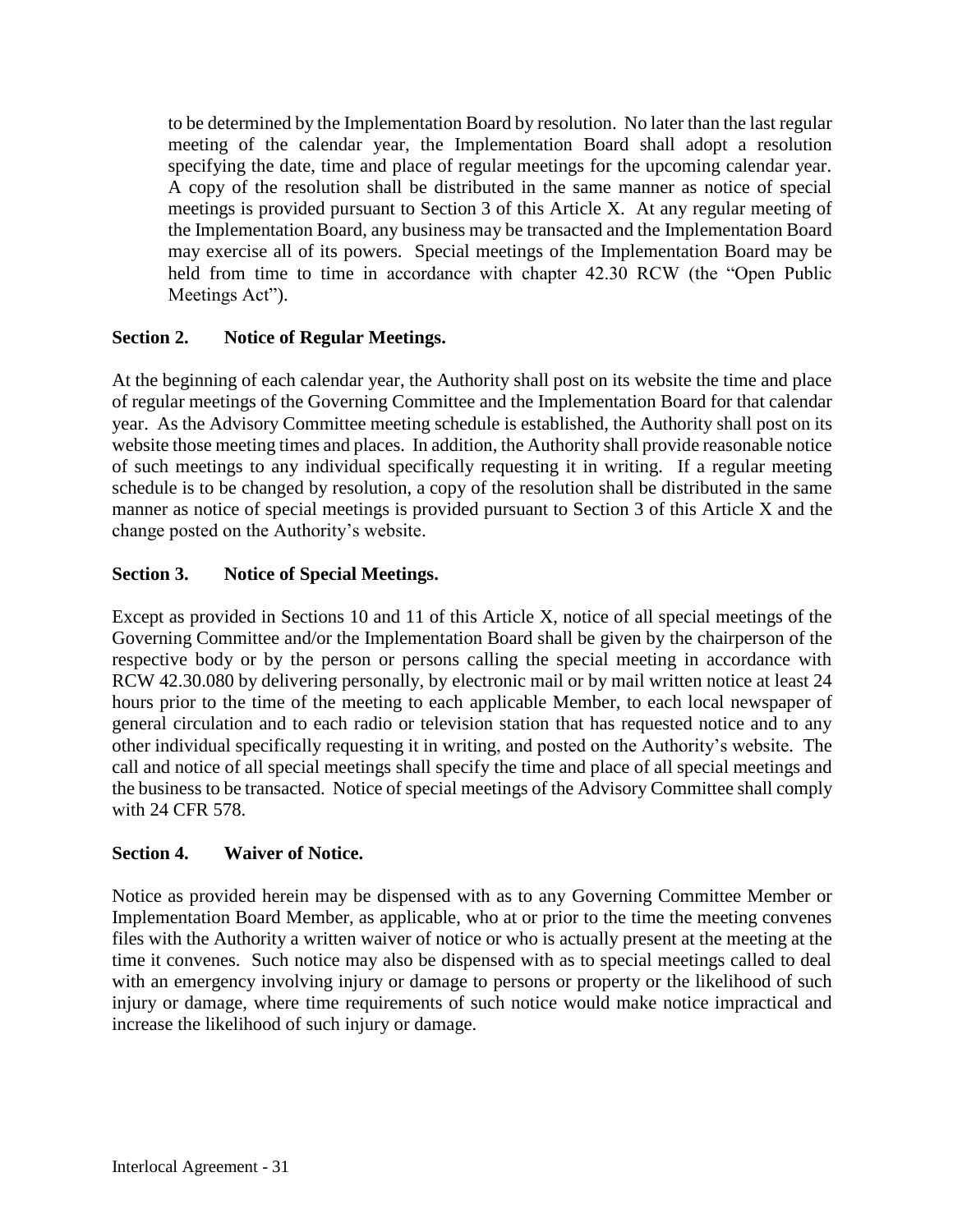# **Section 5. Agendas.**

In accordance with chapter 42.30 RCW (the "Open Public Meetings Act") for the Governing Committee, and the Implementation Board, and in accordance with 24 CFR 578 for the Advisory Committee, at least 24 hours before any regular or special meetings, the agenda for that meeting shall be posted and also be emailed or otherwise provided to the Seattle Council Clerk and to the County Council Clerk.

### **Section 6. Open Public Meetings.**

All meetings of the Implementation Board and the Governing Committee shall be open to the public if and to the extent required by chapter 42.30 RCW (the "Open Public Meetings Act"). The Implementation Board and the Governing Committee may hold executive sessions to consider matters enumerated in chapter 42.30 RCW (the "Open Public Meetings Act) or as otherwise authorized by law. The meetings of the Advisory Committee shall be open to the public, except that the Advisory Committee may hold executive sessions as it deems necessary.

### **Section 7. Telephonic Participation**

Implementation Board and the Governing Committee Members may participate in a regular or special meeting of the applicable body through the use of any means of communication by which all attending Members and members of the public participating in such meeting can hear each other during the meeting. Any Member participating in a meeting by such means is deemed to be present in person at the meeting for all purposes including, but not limited to, establishing a quorum.

#### **Section 8. Parliamentary Authority.**

The rules in the current edition of Robert's Rules of Order Newly Revised, 11th Edition, shall govern the Authority in all cases to which they are applicable, where they are not inconsistent with this Agreement or with the special rules of order of the Bylaws of the respective body.

#### **Section 9. Minutes.**

Copies of the minutes of all regular or special meetings of the Implementation Board and the Governing Committee shall be available to any person or organization that requests them. The minutes of all Implementation Board and the Governing Committee meetings shall include a record of individual votes on all matters requiring Implementation Board and the Governing Committee approval.

#### **Section 10. First Meeting of the Governing Committee.**

The Seattle Mayor and the County Executive shall jointly notice the first meeting of the Governing Committee as a special meeting and jointly prepare an agenda. This first meeting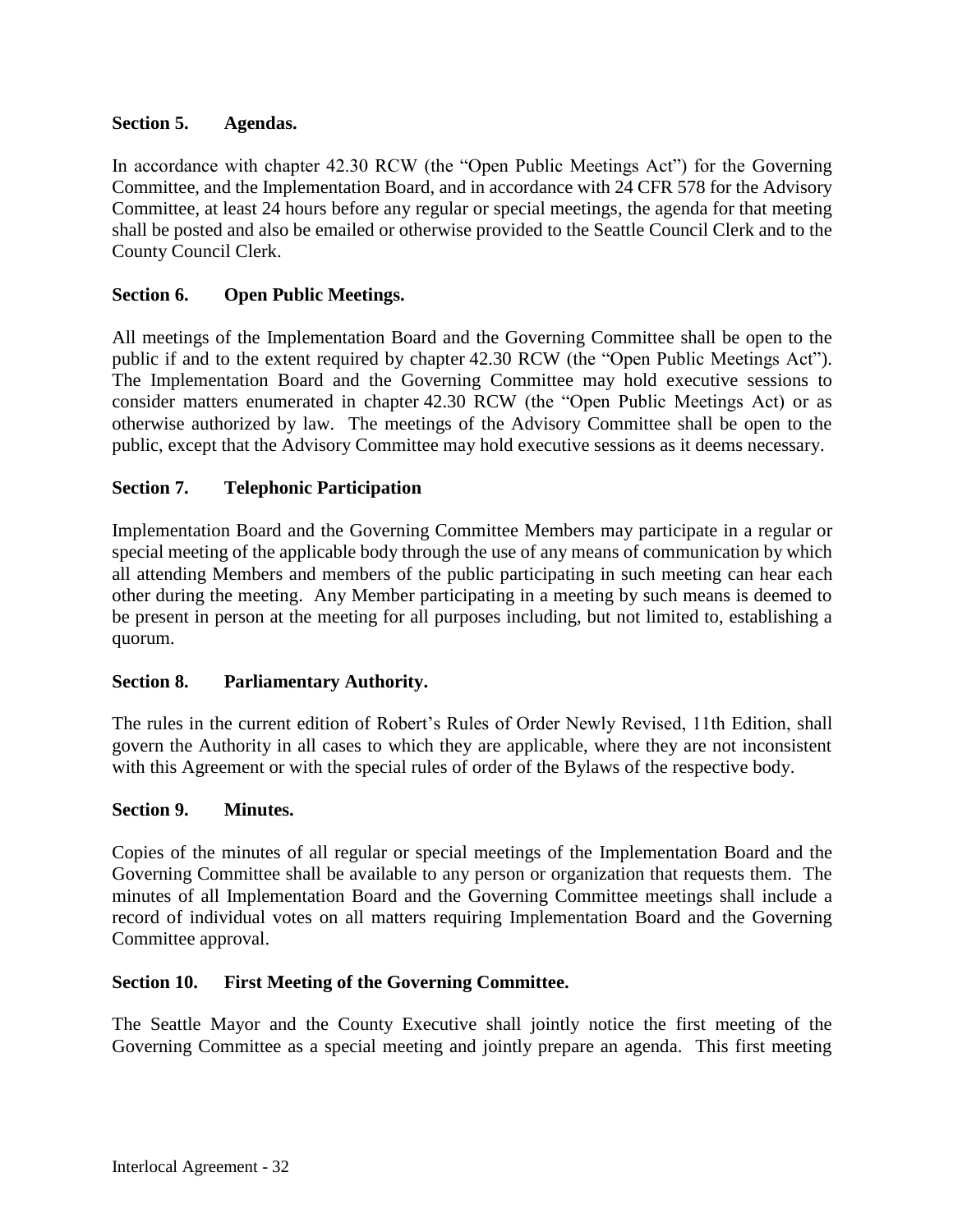shall occur within 90 days of the Effective Date or when all members of the Governing Committee have been selected in accordance with Section 1 of Article VIII, whichever is first.

# **Section 11. First Meeting of the Implementation Board.**

The chair of the Governing Committee shall notice the first meeting of the Implementation Board as a special meeting and prepare an agenda. This first meeting shall occur within 60 days of the last appointment/confirmation of a Member to Implementation Board in accordance with Section 1.b.(ii) of Article VIII.

# **ARTICLE XI**

# **MISCELLANEOUS**

# **Section 1. Geographic Limitation.**

The Authority may conduct activities outside of the County, subject, however, to a contract with a Subscribing Agency.

# **Section 2. Safeguarding of Funds.**

Authority funds shall be deposited in a qualified public depository as required by law. The Authority shall establish a special fund with the County treasurer to be designated the "Operating fund of the King County Regional Homelessness Authority. The County shall act as the fiscal agent and Treasurer of the Authority with the authority to hold and invest funds on the Authority's behalf and make payments for approved expenditures.

# **Section 3. Public Records.**

The Authority shall maintain all of its records in a manner consistent with the Preservation and Destruction of Public Records Act, chapter 40.14 RCW. The public shall have access to records and information of the Authority to the extent as may be required by applicable laws. All costs associated with complying with the Public Records Act, chapter 42.56 RCW, shall be borne by the Authority.

# **Section 4. Reports and Information; Audits.**

Within nine (9) months after the end of the Authority's fiscal year, the Authority shall file an annual report with the Finance Directors of the County and Seattle containing an audited statement of assets and liabilities, income and expenditures and changes in the Authority's financial position during the previous year (or unaudited information if an audit is not yet available, to be promptly followed by audited information); a summary of significant accomplishments; a list of depositories used; a projected operating budget (which may be an annual budget, a biennial budget or other form as authorized by State law); a summary of projects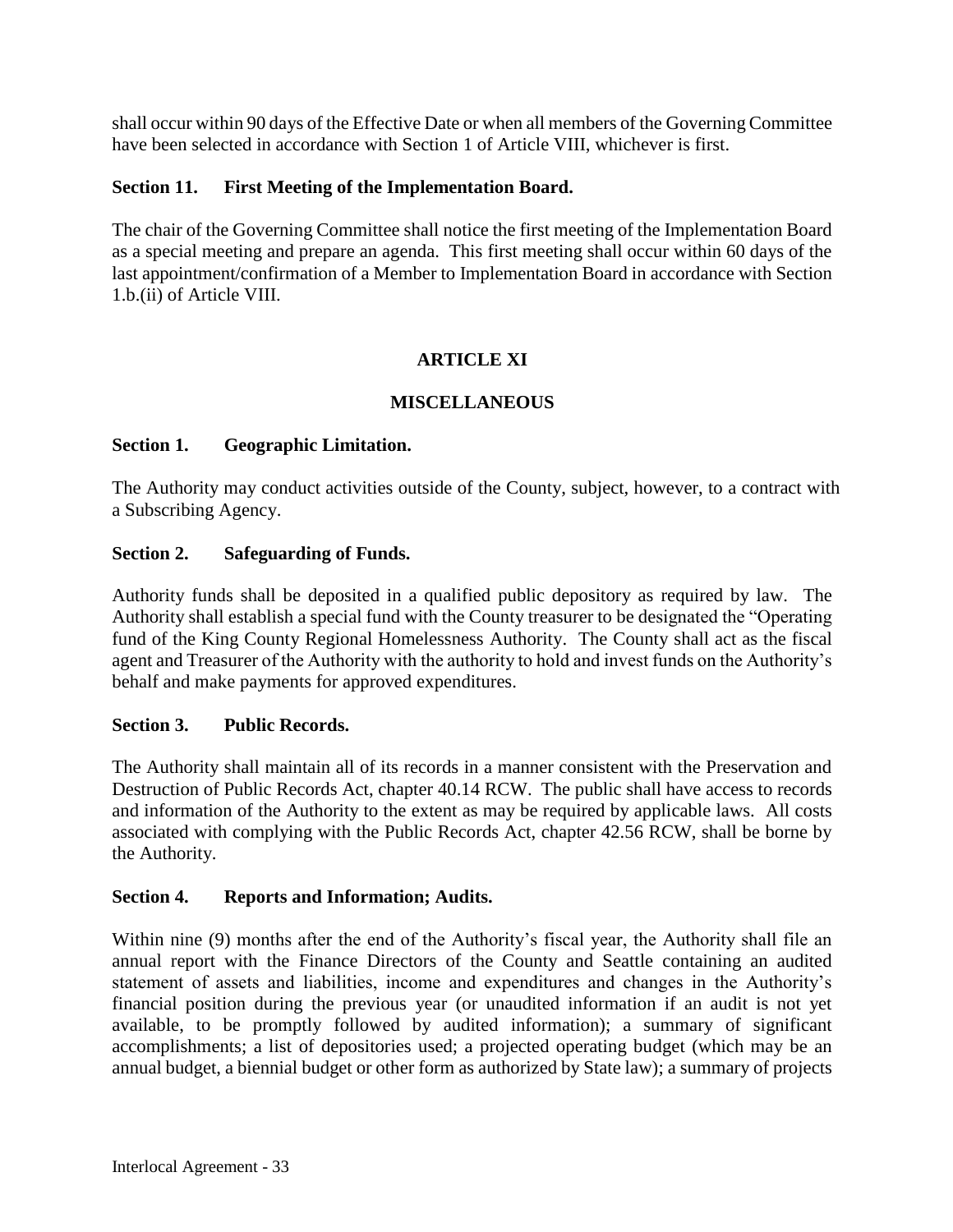and activities to be undertaken during the budget period; and a list of members and officers of the Implementation Board.

The Authority shall be subject to annual audit by the State Auditor, and by Seattle and the County at the option of each. The Authority shall, at any time during normal business hours make available to the County Executive, the County Council, the Seattle Mayor, the Seattle City Council, and the State Auditor for examination all of the Authority's financial records.

# **Section 5. Performance Audit.**

The County and Seattle will cause a performance audit to be conducted and completed by a consulting firm selected by the County and Seattle no later than six years after the Governing Committee confirms the initial Five-Year Plan. The performance audit report shall be transmitted to the clerks of both the King County Council and the Seattle City Council.

**Section 6.** Amendments to Agreement. No additions to or alterations of the terms of this Agreement shall be valid unless made in writing, approved by the legislative authorities of each Party and executed by duly authorized agents of each Party.

# **Section 7. Nondiscrimination.**

The Authority, its employees, agents, Contract Holders, and subcontractors, if any, shall at all times comply with any and all federal, state or local laws, ordinances, rules or regulations with respect to non-discrimination and equal employment opportunity, which may at any time be applicable to Seattle by law, contract or otherwise, including but not limited to all such requirements which may apply in connection with employment or the provision of services to the public.

Specifically, except as allowed by law, the following matters or activities shall not be directly or indirectly based upon or limited by age, sex, marital status, sexual orientation, race, creed, color, national origin, religion, pregnancy, gender, gender identity or expression, genetic information, domestic violence victimization, veteran or military status, or the presence of any sensory, mental, or physical disability or the use of a trained service animal by a person with a disability:

- **a.** Membership on the Implementation Board;
- **b.** Employment, including solicitation or advertisements for employees; and
- **c.** Provisions of services to and contracts with the public.

# **Section 8. Labor Disputes.**

Because labor disputes can lead to work stoppages or adversely impact the ability of the Authority to achieve desired outcomes, Seattle and the County have agreed and acknowledged in this Agreement that they have an interest in ensuring that the Authority's operations and progress are not interrupted or interfered with by work stoppages or other labor disputes. Accordingly, Seattle and the County have agreed, which is hereby confirmed in this Agreement, that the Authority and entities that contract with the Authority are required to adhere to labor laws, commit to promoting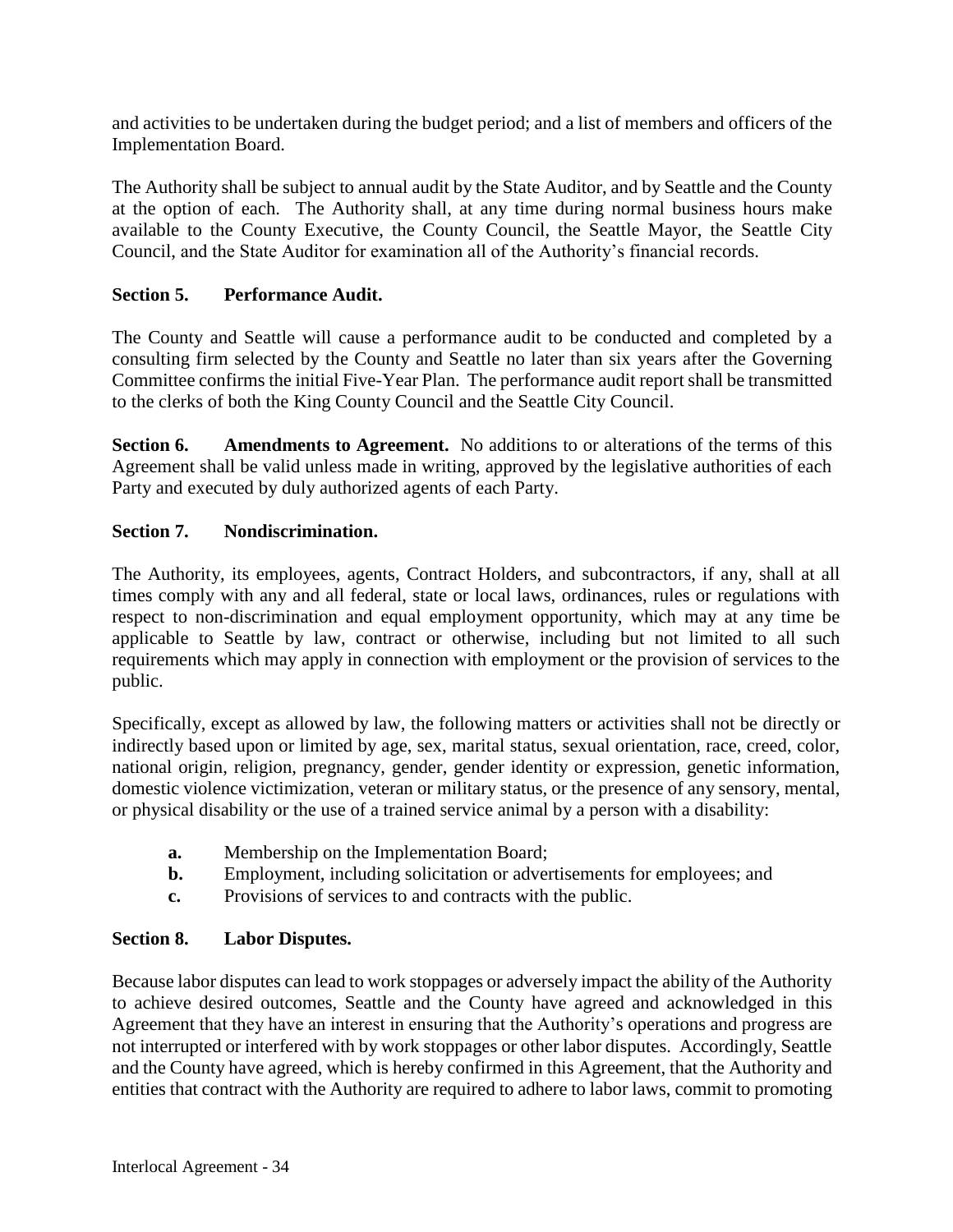labor harmony, and take reasonable measures to avoid any work stoppages or labor disputes in their operations.

### **Section 9. Inventory and Property.**

Property, equipment and furnishings for the operations of the Authority shall be acquired by Authority as provided by law. If any Party furnishes property, equipment or furnishings for the Authority's use, title to the same shall remain with the respective Party unless that property, equipment or furnishings are acquired by the Authority.

### **Section 10. Interlocal Cooperation Act.**

**a.** This Agreement is intended to create a separate governmental administrative entity within the meaning of RCW 39.34.030(3) and not a "joint board" within the meaning of RCW 39.34.030(4)(a).

**b.** Each Party will file or post this Agreement as required by RCW 39.34.040.

### **Section 11. Notice to the Parties.**

Any formal notice or communication to be given among the Parties to this Agreement shall be deemed properly given, if delivered either in physical or electronic means, or if mailed postage prepaid and addressed to:

King County Attn: Leo Flor, Director, Department of Community and Human Services 401 Fifth Avenue, Suite 400 Mailstop CNK-HS-0400 Seattle, Washington 98104

City of Seattle Attn: Jason Johnson, Acting Director, Human Services Department 700 Fifth Ave., Suite 5800 Seattle, Washington 98104

#### **Section 12. Additional Provisions.**

**a. Integration.** This Agreement contains all of the terms and conditions agreed upon by the Parties hereto concerning the establishment of the Authority. No other understandings, oral or otherwise, regarding the subject matter of this Agreement shall be deemed to exist or to bind any of the Parties hereto. The Parties have read and understand all of this Agreement, and now state that no representation, promise, or agreement not expressed in this Agreement has been made to induce the officials of the Parties hereto to execute this Agreement.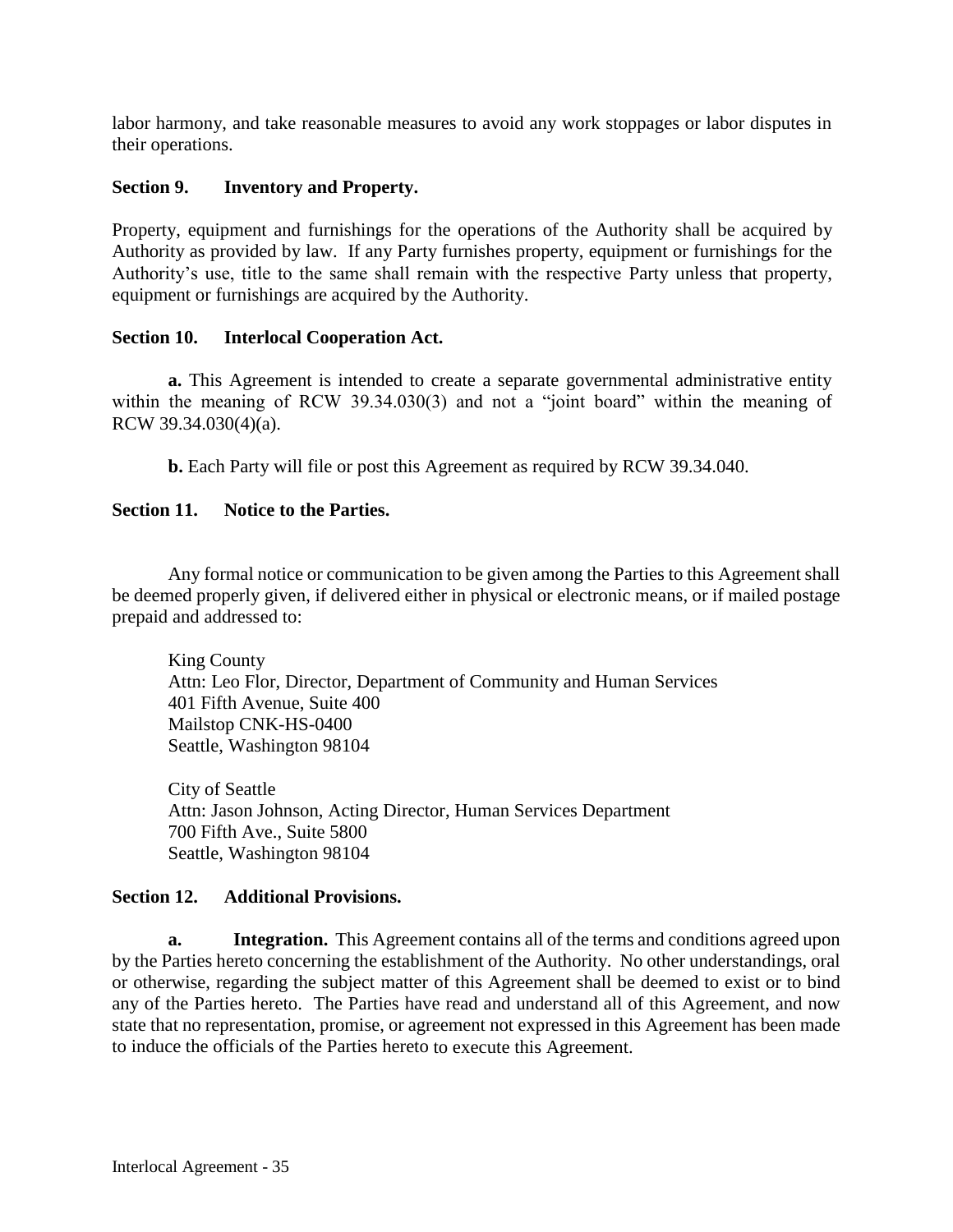**b. Severability.** In the event any provision of this Agreement shall be declared by a court of competent jurisdiction to be invalid, illegal, or unenforceable, the validity, legality and enforceability of the remaining provisions shall not, in any way, be effected or impaired thereby.

**c. Indemnification among the Parties Hereto**. To the maximum extent permitted by law, each party hereto shall indemnify and hold harmless the other Parties and its or their agents, employees, and/or officers, from any and all costs, claims, judgments, or awards of damages arising out of the negligent acts or omissions of such indemnifying party, its officers, employees or agents and shall process and defend at its own expense any and all claims, demands, suits, at law or equity, actions, penalties, losses, damages, or costs, of whatsoever kind or nature, brought against the other Parties arising out of, in connection with, or incident to this Agreement and the indemnifying party's negligent performance or failure to perform any aspect of this Agreement. In the event of any such liability arises from the concurrent negligence of the indemnifying party and another party, the indemnity obligation of this section shall apply only to the extent of the negligence of the indemnifying party and its actors.

The foregoing provisions specifically and expressly intend to constitute a waiver of each party's immunity under industrial insurance, Title 51 RCW, as respects the other party only, and only to the extent necessary to provide the indemnified party with a full and complete indemnity of claims made by the indemnitor's employees. This waiver has been mutually negotiated.

**d. No Third Party Beneficiary Rights.** The provisions of this Agreement are for the sole benefit of the Parties, and they will not be construed as conferring any rights to any third party (including any third party beneficiary rights).

**e. Counterparts.** This Agreement may be executed in any number of counterparts, each of whom shall be an original, but those counterparts will constitute one and the same instrument.